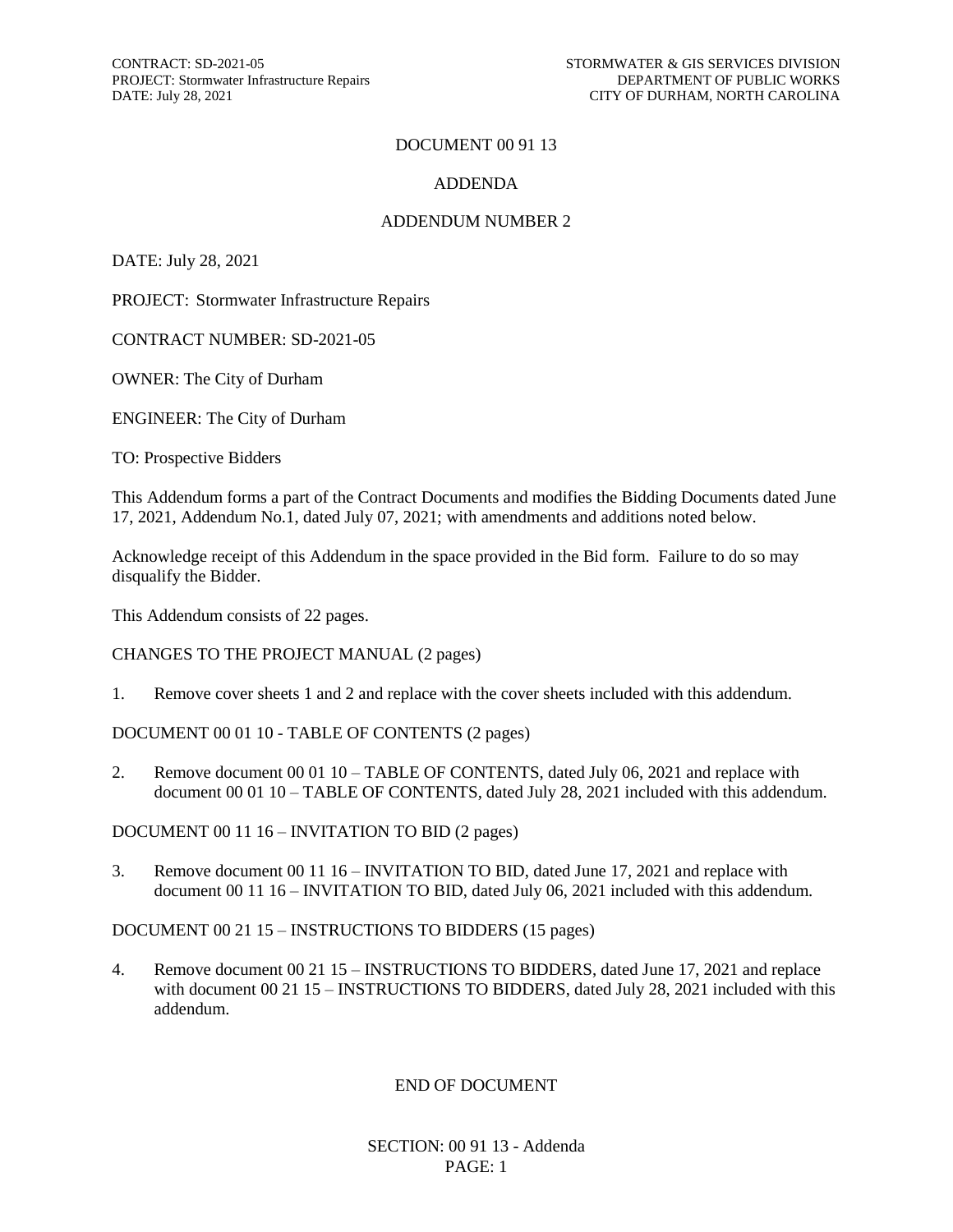## **CITY OF DURHAM, NORTH CAROLINA**

# **PROJECT MANUAL**

## **INCLUDING**

## **BIDDING DOCUMENTS, CONTRACT DOCUMENTS, AND TECHNICAL SPECIFICATIONS**

**FOR**



# **CITY OF DURHAM**

## **CONTRACT: SD-2021-05**

**Issued: June 17, 2021 Revised: July 28, 2021**

**Project: Stormwater Infrastructure Repairs**

**Stormwater & GIS Services Division Public Works Department 101 City Hall Plaza, Durham, North Carolina 27701**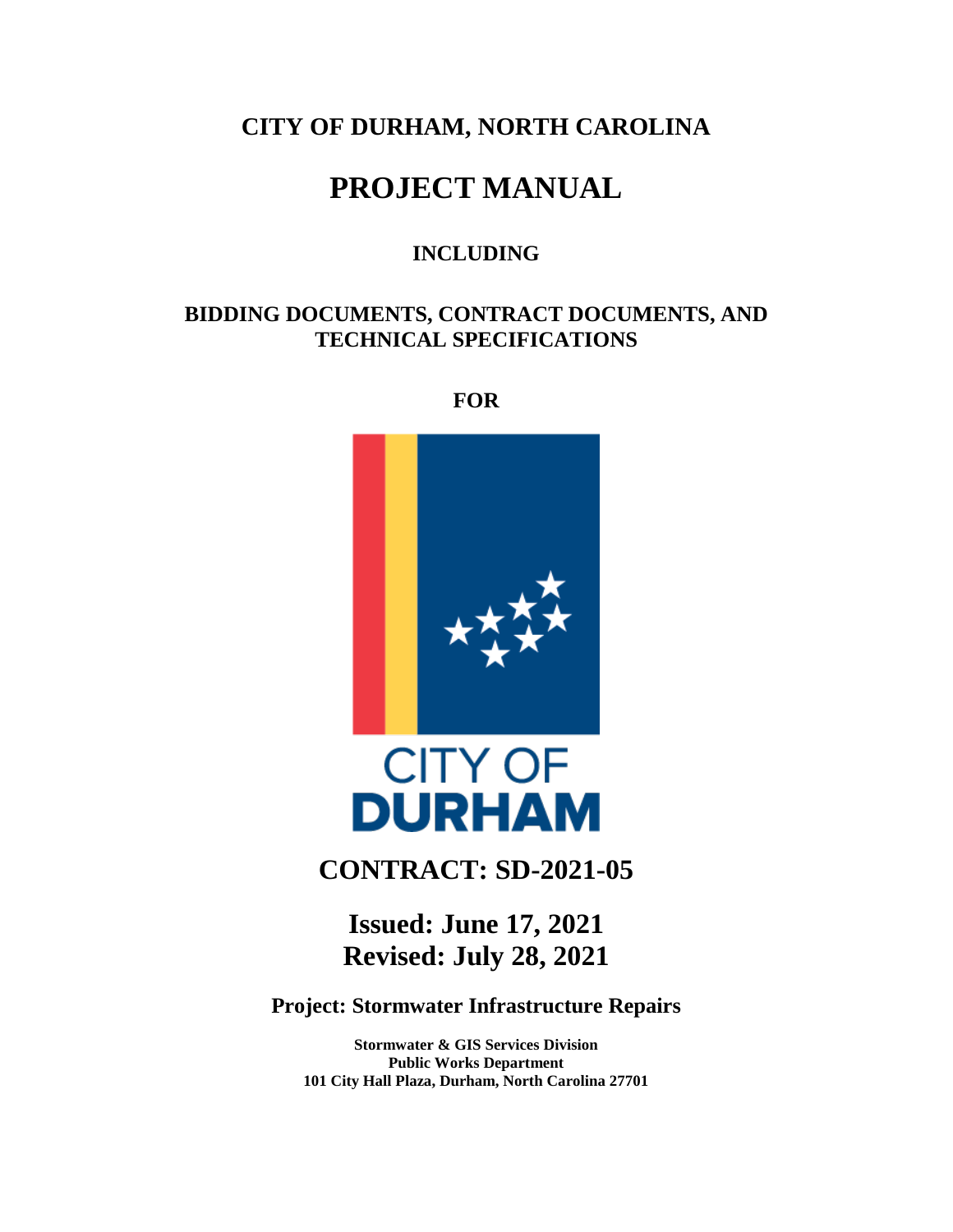# **CONTRACT: SD-2021-05**

**Issued: June 17, 2021 Revised: July 28, 2021**

# **PROJECT: Stormwater Infrastructure Repairs**



**STORMWATER & GIS SERVICES DIVISION PUBLIC WORKS DEPARTMENT CITY OF DURHAM, NORTH CAROLINA**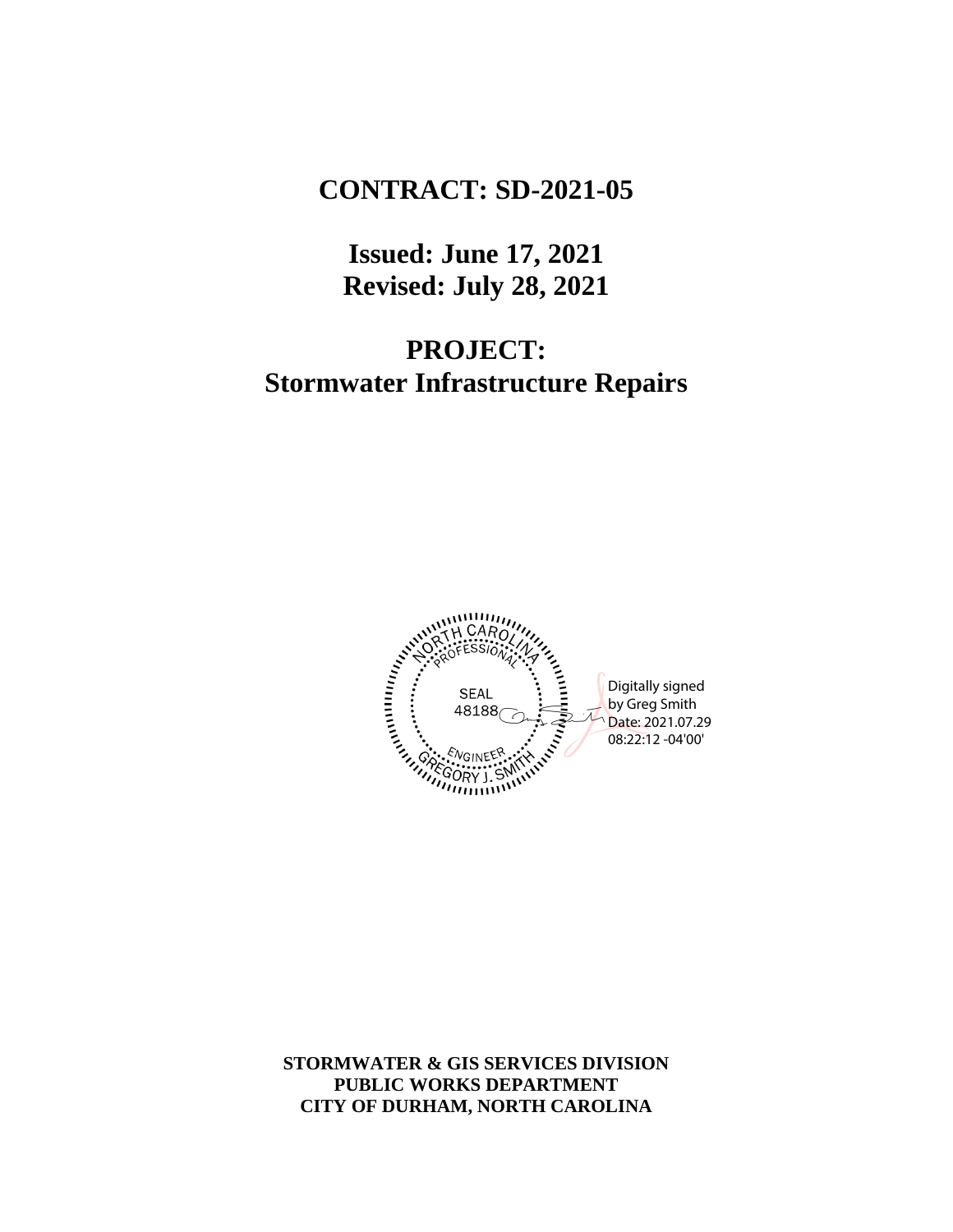#### DOCUMENT 00 01 10

#### TABLE OF CONTENTS

Section Title

#### PROCUREMENT AND CONTRACTION REQUIREMENTS GROUP DIVISION 00 - PROCUREMENT AND CONTRACTING REQUIREMENTS INTRODUCTORY INFORMATION

00 01 10 Table of Contents

#### PROCUREMENT REQUIREMENTS

- 00 11 16 Invitation to Bid
- 00 21 15 Instructions to Bidders EJCDC
- 00 31 00 Available Project Information
- 00 41 43 Bid Form Unit Price (Single-Prime Contract)

#### CONTRACTING REQUIREMENTS

| 00 52 15 | Agreement Form - EJCDC Stipulated Sum (Single-Prime Contract) |  |
|----------|---------------------------------------------------------------|--|
|          |                                                               |  |

- 00 72 15 General Conditions EJCDC Stipulated Sum (Single-Prime Contract)
- C-700 EJCDC Standard General Conditions of the Construction Contract

#### SPECIFICATIONS GROUP GENERAL REQUIREMENTS SUBGROUP

DIVISION 01 - GENERAL REQUIREMENTS

- 01 10 00 Summary
- 01 20 00 Price and Payment Procedures
- 01 30 00 Administrative Requirements
- 01 33 00 Submittal Procedures

SITE AND INFRASTRUCTURE SUBGROUP DIVISION 30 - MISCELLANEOUS

- 30 11 00 Project Special Provisions
- ADDENDA
- 00 91 13 Addendum Number 1 (July 07, 2021)
- 00 91 13 Addendum Number 2 (July 28, 2021)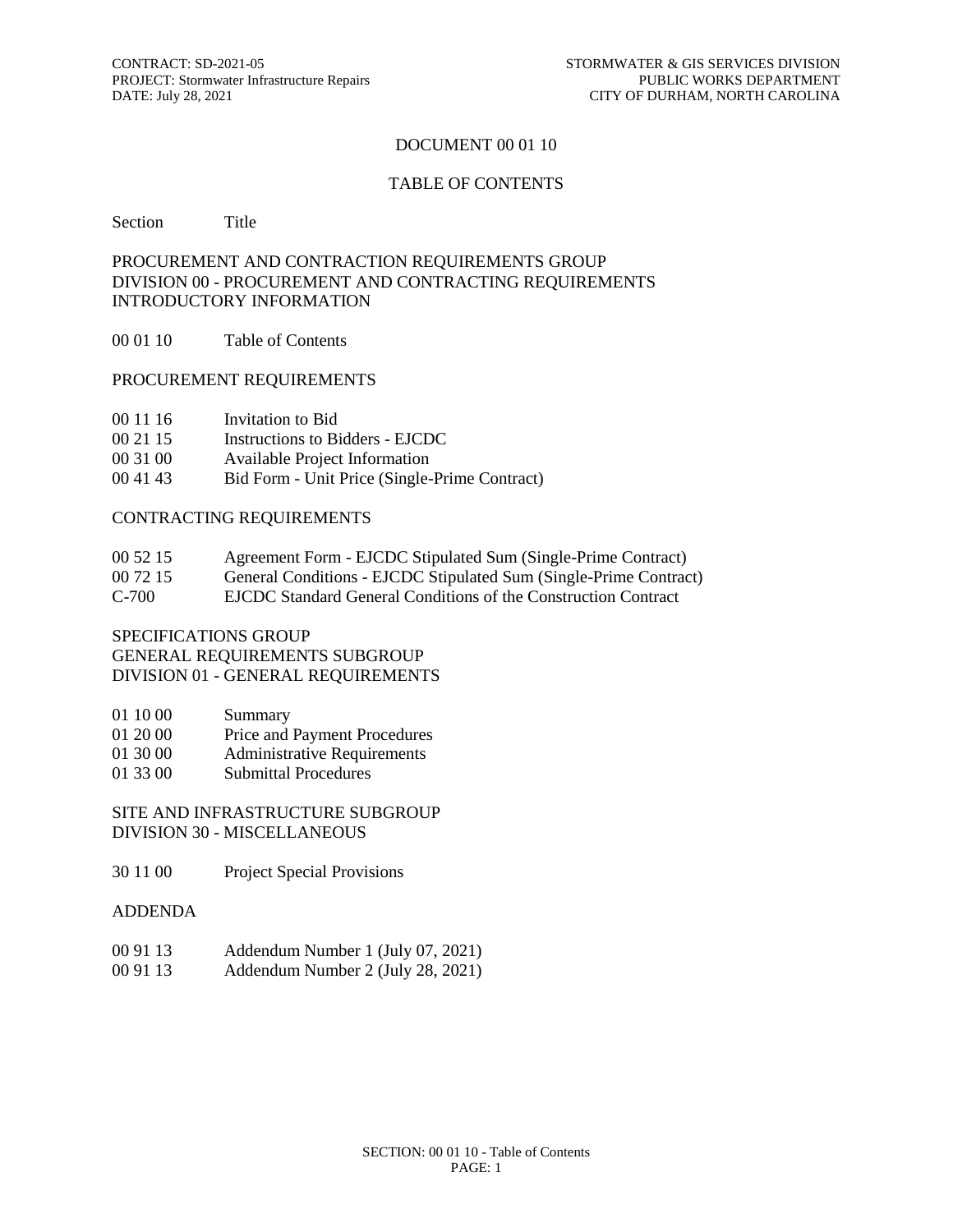#### LIST OF APPENDICES

- Appendix A Underutilized Business Enterprises (UBE) Participation Goals
- Appendix B EBOP Construction Forms
- Appendix C UBE Subcontracting Reporting Forms
- Appendix D UBE Listing
- Appendix E Non-Collusion Affidavit Forms for Bidder and Subcontractor
- Appendix F Bid Bond Forms
- Appendix G Performance Bond and Payment Bond Forms
- Appendix H Reimbursable Sales and Use Tax Statement Forms
- Appendix I Contractor Safety Record Information
- Appendix J Contractor Workforce Diversity Questionnaire
- Appendix K Not Used
- Appendix L Not Used

#### END OF SECTION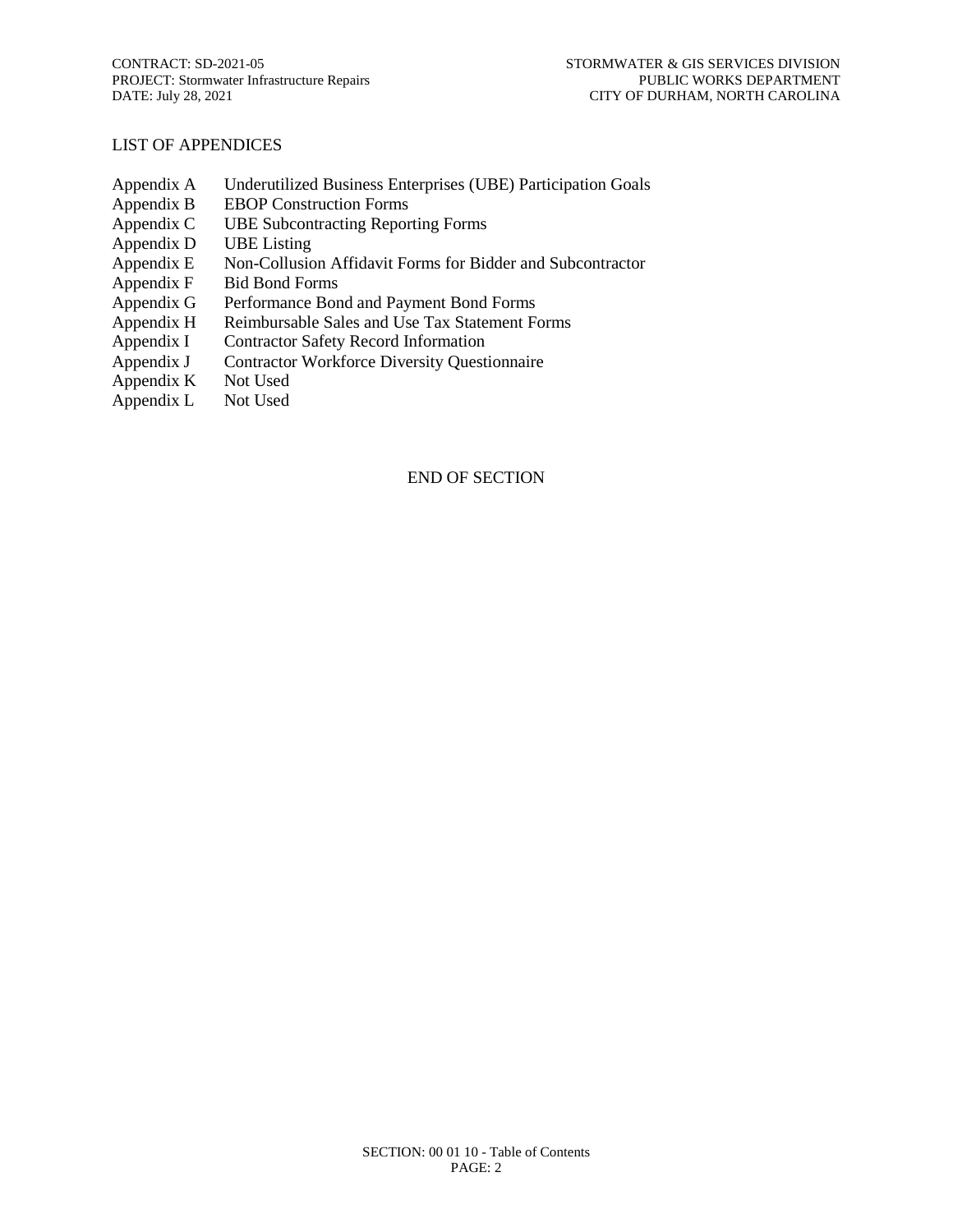#### DOCUMENT 00 11 16

#### INVITATION TO BID

Contract: SD-2021-05

Project: Stormwater Infrastructure Repairs

| Engineer/Issuing Office:           |
|------------------------------------|
| Attention: Carol Teabo, EIT        |
| City of Durham                     |
| <b>Public Works Department</b>     |
| Stormwater & GIS Services Division |
| 101 City Hall Plaza                |
| Durham NC 27701                    |
| $(919)$ 560-4326, ext. 30389       |
| Carol.Teabo@DurhamNC.gov           |
|                                    |

Date: June 17, 2021 Revised Date: June 28, 2021

The City of Durham will open sealed formal Bids submitted by Bidders at **10:00 am**, Thursday, August 19, 2021 for Contract SD-2021-05, Project: Stormwater Infrastructure Repairs in the City of Durham Department of Public Works Conference Room 3B, Third Floor, 101 City Hall Plaza, Durham, NC. As a precaution due to the COVID-19 pandemic, the Bid opening will also be held by way of a virtual meeting. Email Carol Teabo at Carol. Teabo@DurhamNC.gov no later than 5:00 pm on August 18, 2021 in order to receive a link to the Bid opening. Those that decide to attend the Bid opening in person must follow City of Durham and State policies for COVID-19 response which require social distancing and wearing face coverings.

The Project involves the furnishing of all materials, labor, equipment, tools, etc. unless otherwise specified, for the complete installation of repairs of stormwater drainage systems at various site locations throughout the City of Durham.

Beginning 10:00 am, Thursday, June 17, 2021, the Project Manual including Bidding Documents, Contract Documents, and Technical Specifications, along with Drawings, may be viewed and downloaded, free of charge, from the City of Durham, Public Works Department web site: [https://durhamnc.gov/4533/.](https://durhamnc.gov/4533/)

City of Durham Standards, Specifications, and Standards Details may be downloaded at: [http://durhamnc.gov/3626.](http://durhamnc.gov/3626)

Bidders are encouraged to attend the virtual pre-Bid conference at 10:00 am, Wednesday, July 7, 2021. Email Carol Teabo at [Carol.Teabo@DurhamNC.gov](mailto:Carol.Teabo@DurhamNC.gov) no later than 5:00 pm on Tuesday, July 6, 2021 in order to receive link for the pre-Bid conference. The pre-Bid conference cannot be attended in person.

Each Bidder must be licensed under Chapter 87 of the North Carolina General Statutes. The City Council of the City of Durham reserves the right to reject any or all of the Bids. All Bids must include a non-

> SECTION: 00 11 16 - Invitation to Bid PAGE: 1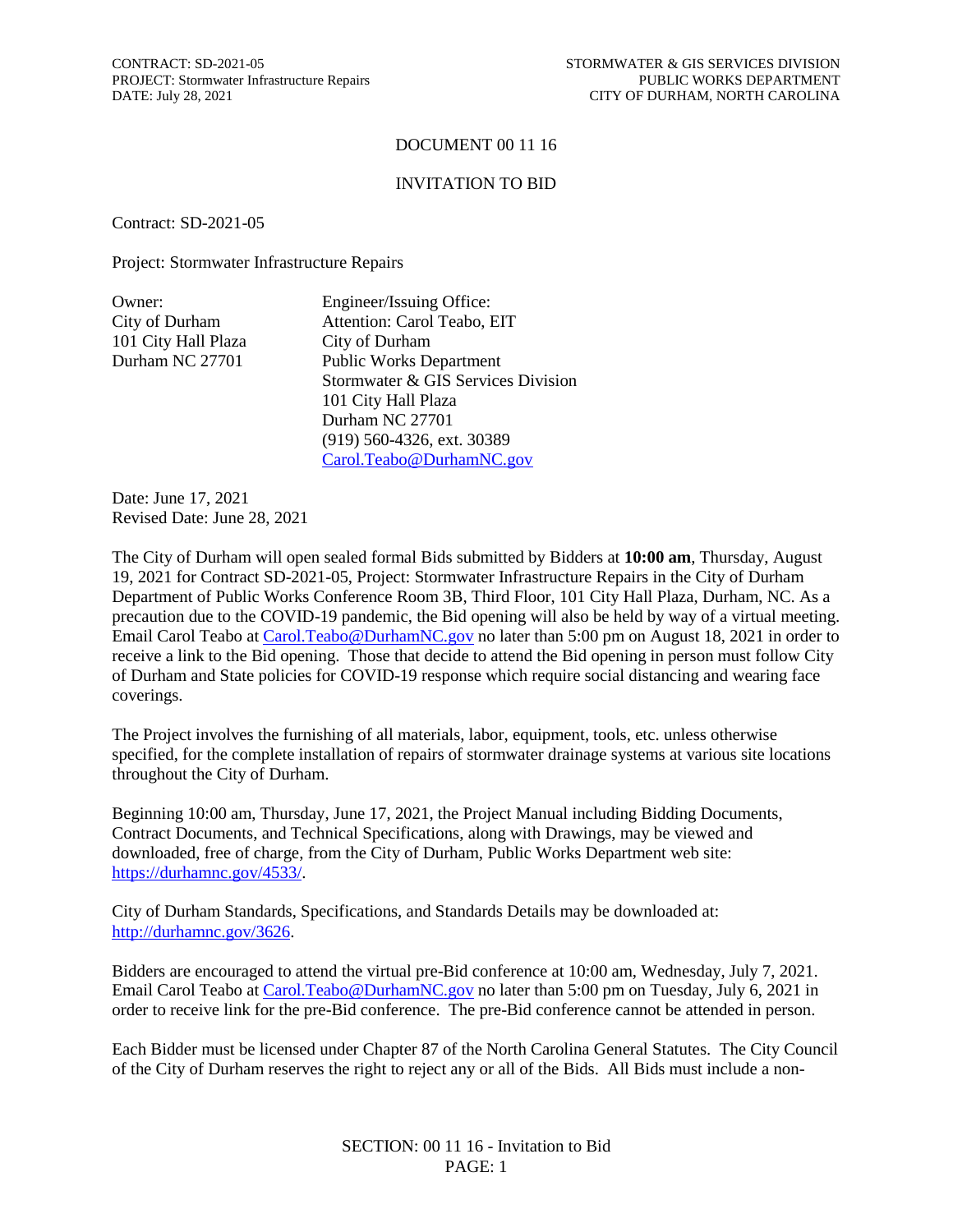collusion affidavit.

To ensure that all Bidders using the Public Works Department web site are kept up to date on any Addenda, changes, or information notices, please send an e-mail to [Carol.Teabo@DurhamNC.gov](mailto:Carol.Teabo@DurhamNC.gov) indicating your intention to prepare a Bid for the Project. Failure to complete this step may render your Bid as non-responsive.

The City of Durham is open to negotiate individual start times for each Work Site. Work Sites are required to be completed within the following timeframes from the site-specific negotiated Notice to Proceed date:

| Edison Johnson Rec Center Stormwater Pipe Repairs     |                   |
|-------------------------------------------------------|-------------------|
| $(COP-127)$                                           | 60 calendar days  |
| North Buchanan Boulevard Storm Replacement (PDAP-046) | 90 calendar days  |
| Winton Road Pipe Network Replacement (PDAP-041)       | 90 calendar days  |
| Fairview Street Storm Replacement (PDAP-063)          | 90 calendar days  |
| Stuart Drive Pipe Network Replacement (PDAP-069)      | 90 calendar days  |
| Kamis Street Drainage Plan (PDAP-079)                 | 90 calendar days  |
| West Club Blvd. Culvert Replacement                   | 120 calendar days |

The City of Durham requires the Project to be completed in 690 calendar days from execution of Agreement.

No Bid shall be considered or accepted unless at the time of its filing the same shall be accompanied by a deposit of cash or a certified or cashier's check drawn on a bank or trust company insured by the Federal Deposit Insurance Corporation (FDIC), in an amount equal to five percent (5%) of the amount of the Bid. The check shall be made payable to the City of Durham. Said deposit shall guarantee that the Contract will be entered into by the successful Bidder if the award is made. Such deposit of cash or certified or cashier's check may be held by the City until the successful Bidder has executed and delivered the Contract Documents, including performance and payment bond, to the City of Durham and returned or kept in accordance with North Carolina General Statute 143-129.

Refer to other Bidding requirements described in Document 00 21 15 and Document 00 31 00.

In lieu of the cash deposit or certified or cashier's check mentioned above, the Bidder may file a Bid bond in the same amount executed by a corporate surety authorized to execute such bonds in North Carolina and conditioned as provided by North Carolina General Statute 143-129 and in the form attached to the Bidding Documents (see Appendix F) or on file with the Engineer. Bid bond forms enclosed as part of the Bidding Documents must be properly executed at the time Bids are submitted before Bid will be considered. Properly executed Power of Attorney of the corporate surety's agent shall accompany such bond and be attached to the page provided therefore in the Bidding Documents.

Bids shall be submitted under a condition of irrevocability, except as required by law, for a period of ninety (90) days after Bid opening.

The City of Durham reserves the right to accept or reject any or all Bids.

#### END OF DOCUMENT

SECTION: 00 11 16 - Invitation to Bid PAGE: 2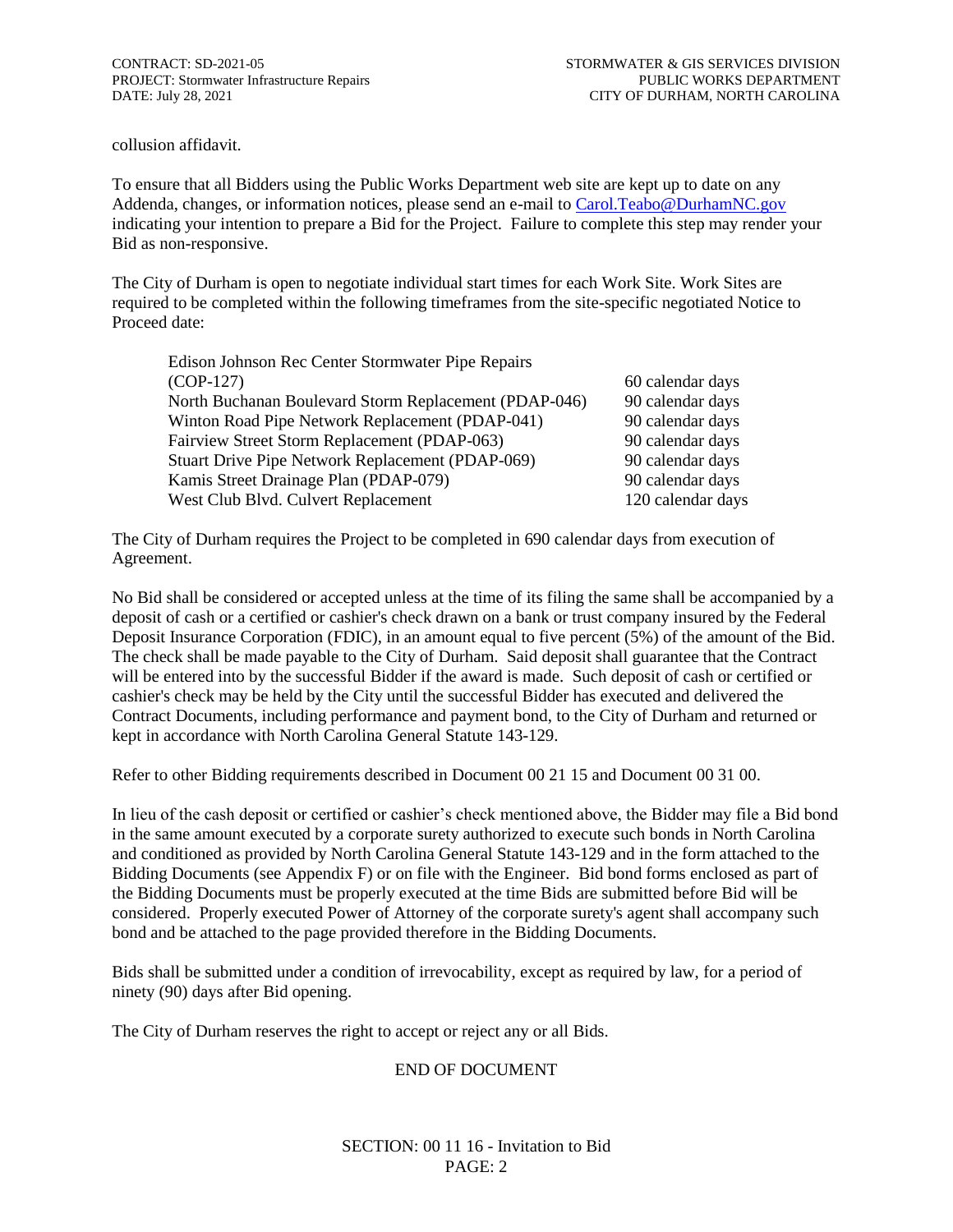#### DOCUMENT 00 21 15

#### INSTRUCTIONS TO BIDDERS - EJCDC

#### 1.1 SUMMARY

#### A. Document Includes:

- 1. Defined terms.
- 2. Copies of Bidding Documents.
- 3. Qualifications of Bidders.
- 4. Examination of Bidding Documents, other related data, and Site.
- 5. Pre-Bid conference.
- 6. Site and other areas.
- 7. Interpretations and Addenda.
- 8. Bid security.
- 9. Contract Times.
- 10. Liquidated damages.
- 11. Substitute and "or-equal" items.
- 12. Subcontractors, suppliers, and others.
- 13. Contractor safety record information.
- 14. Contractor work force diversity questionnaire.
- 15. Preparation of Bid.
- 16. Basis of Bid; comparison of Bids.
- 17. Submittal of Bid.
- 18. Modification and withdrawal of Bid.
- 19. Opening of Bids.
- 20. Bids to remain subject to acceptance.
- 21. Evaluation of Bids and award of Contract.
- 22. Contract security and insurance.
- 23. Signing of Agreement.
- 24. Sales and use taxes.
- B. Related Documents:
	- 1. Document 00 11 16 Invitation to Bid.
	- 2. Document 00 31 00 Available Project Information.
	- 3. Document 00 41 43 Bid Form Unit Price (Single-Prime Contract).
	- 4. Document 00 72 15 General Conditions EJCDC Stipulated Sum (Single-Prime Contract).
	- 5. Bond types and values.
- C. Notice of Bidding Documents and Contract Documents Provision Changes and Updates
	- 1. The Bidder is advised that these Bidding Documents and Contract Documents include numerous changes, revisions, and updates from prior City of Durham contracts.

#### 1.2 DEFINED TERMS

A. Refer to Article 1 of the General Conditions.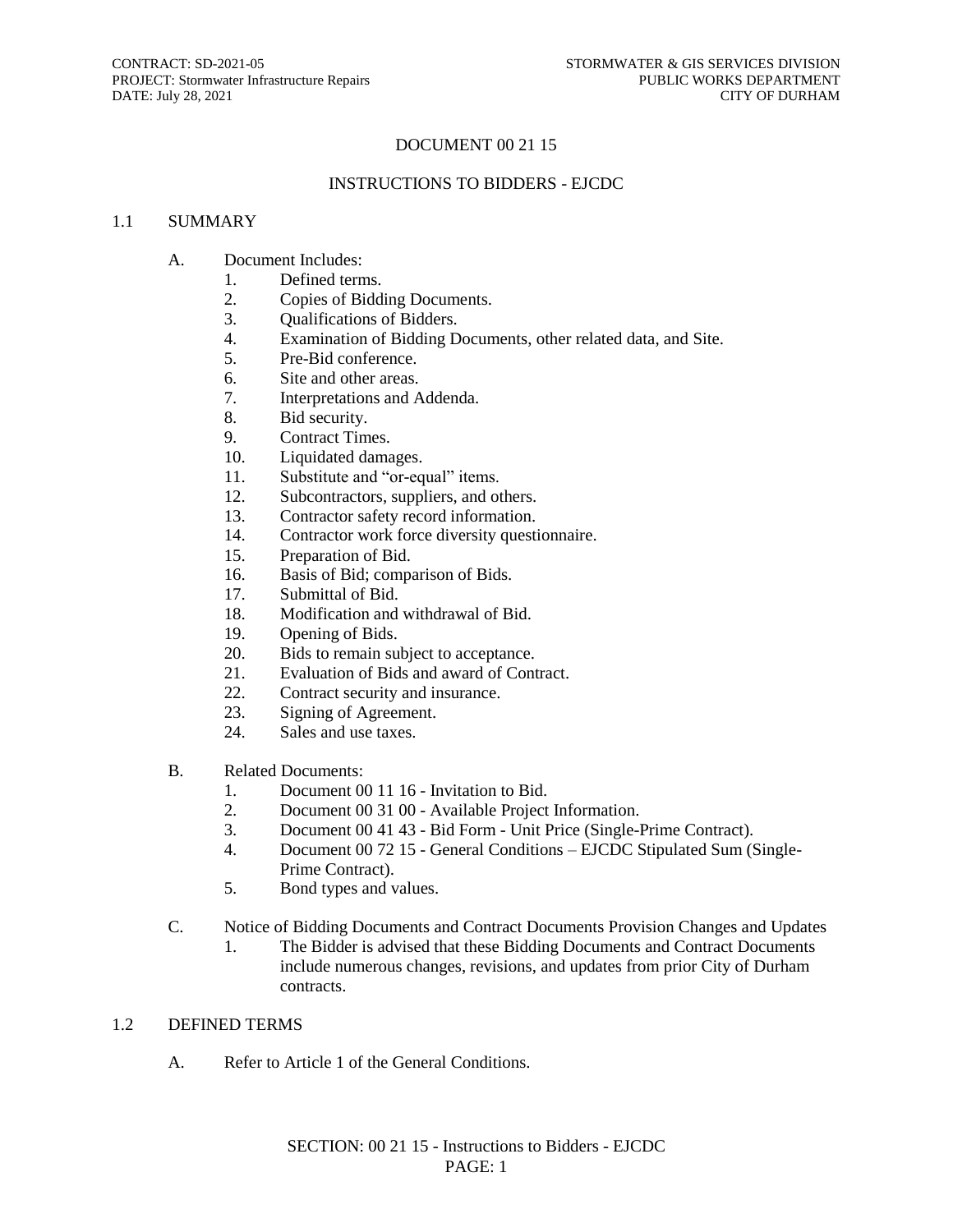#### 1.3 COPIES OF BIDDING DOCUMENTS

- A. The Bidding Documents are identified as "Project Manual including Bidding Documents, Contract Documents, and Technical Specifications for Contract No. SD-2021-05, Project: Stormwater Infrastructure Repairs."
- B. Bidding Documents may be viewed and downloaded from the City of Durham, Public Works Department web site: [http://durhamnc.gov/4533.](http://durhamnc.gov/4533)

To ensure that all Bidders using the Public Works Department web site are kept up to date on any Addenda, changes, or information notices, please send an e-mail to [Carol.Teabo@DurhamNC.gov](mailto:Carol.Teabo@DurhamNC.gov) indicating your intention to prepare a Bid for the Project. Failure to complete this step may render your Bid as non-responsive.

- C. Complete sets of Bidding Documents shall be used in preparing Bids; neither the City of Durham nor the Engineer assumes any responsibility for errors or misinterpretations resulting from the use of incomplete sets of Bidding Documents.
- D. Upon receipt of Bidding Documents, Bidder shall verify that the Bidding Documents are complete. The Bidder shall notify the Engineer if they have received incomplete Bidding Documents.
- E. The City of Durham and Engineer, in making copies of the Bidding Documents available on the above terms, do so only for the purpose of obtaining Bids for the Work and do not confer a license or grant for any other use.

#### 1.4 QUALIFICATIONS OF BIDDERS

- A. Notice Under the Americans with Disabilities Act (ADA):
	- 1. Notice Under the Americans with Disabilities Act A person with a disability may receive an auxiliary aid or service to effectively participate in city government activities by contacting the ADA Coordinator, voice (919) 560-4197, ext. 21237, fax (919) 560-4196, TTY (919) 560-1200, or [ADA@durhamnc.gov,](mailto:ADA@durhamnc.gov) as soon as possible but no later than forty-eight (48) hours before the event or deadline date.
- B. The Contractor shall demonstrate the ability to complete a majority of all portions of the Contract using equipment and personnel owned and employed by the Contractor. The Contractor shall include the following information in the Bid in the spaces provided:
	- 1. The number of years the Contractor has been regularly engaged in similar Contract municipal work and a list of projects they have completed with their equipment and personnel.
	- 2. A list of the Contractor's personnel experienced to do the Work including the Superintendent to be in charge of the Work, including the length of their experience with this type of municipal work.
	- 3. A list of the Contractor's equipment in good condition and suitable for completion of the Contract.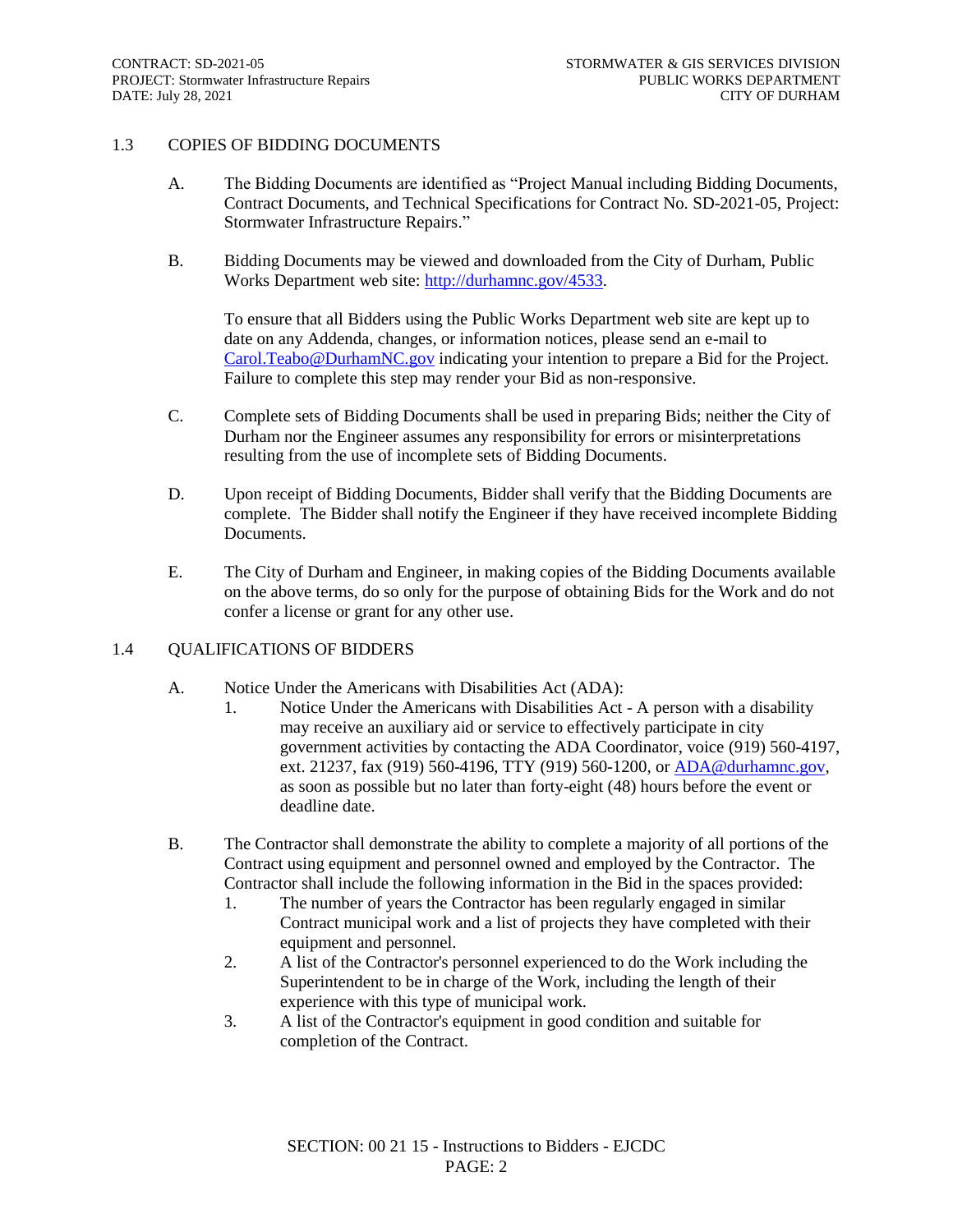- 4. A list of any North Carolina (N.C.) Division of Water Resources violations received within the past five years. Include an explanation of each violation and how it was addressed.
- C. Miscellaneous
	- 1. If the Contractor fails to demonstrate the ability to complete a majority of all portions of the Contract with equipment and personnel owned and employed by the Contractor, the Bid may be considered non-responsive.
	- 2. The Contractor shall be licensed under Chapter 87 of the North Carolina General Statutes as a General Contractor.

#### 1.5 EXAMINATION OF BIDDING DOCUMENTS, OTHER RELATED DATA, AND SITE

- A. Subsurface and Physical Conditions
	- 1. The General Conditions identify:
		- a. Those reports of explorations and tests of subsurface conditions at or contiguous to the Site that the Engineer has used in preparing the Bidding Documents.
		- b. Those drawings of physical conditions in or relating to existing surface and subsurface structures at or contiguous to the Site (except Underground Facilities) that the Engineer has used in preparing the Bidding Documents.
- B. Copies of reports and drawings referenced in Paragraph 1.5.A.1 will be made available by the City of Durham to any Bidder on request. Those reports and drawings are not part of the Contract Documents, but the "technical data" contained therein upon which the Bidder is entitled to rely and have been identified and established as provided in Paragraph 4.02 of the General Conditions. Bidder is responsible for any interpretation or conclusion Bidder draws from any "technical data" or any other data, interpretations, opinions, or information contained in such reports or shown or indicated in such drawings.
- C. Underground Facilities
	- 1. Information and data shown or indicated in the Bidding Documents with respect to existing Underground Facilities at or contiguous to the Site is based upon information and data furnished to the City of Durham and Engineer by owners of such Underground Facilities, including the City of Durham, or others.
- D. Hazardous Environmental Condition
	- 1. The General Conditions identify those reports and drawings related to a Hazardous Environmental Condition identified at the Site, if any, that Engineer has used in preparing the Bidding Documents.
	- 2. Copies of reports and drawings referenced in Paragraph 1.5.D.1 will be made available by the City of Durham to any Bidder on request. Those reports and drawings are not part of the Contract Documents but the "technical data" contained therein upon which Bidder is entitled to rely and have been identified and established as provided in Paragraph 4.06 of the General Conditions. Bidder is responsible for any interpretation or conclusion Bidder draws from any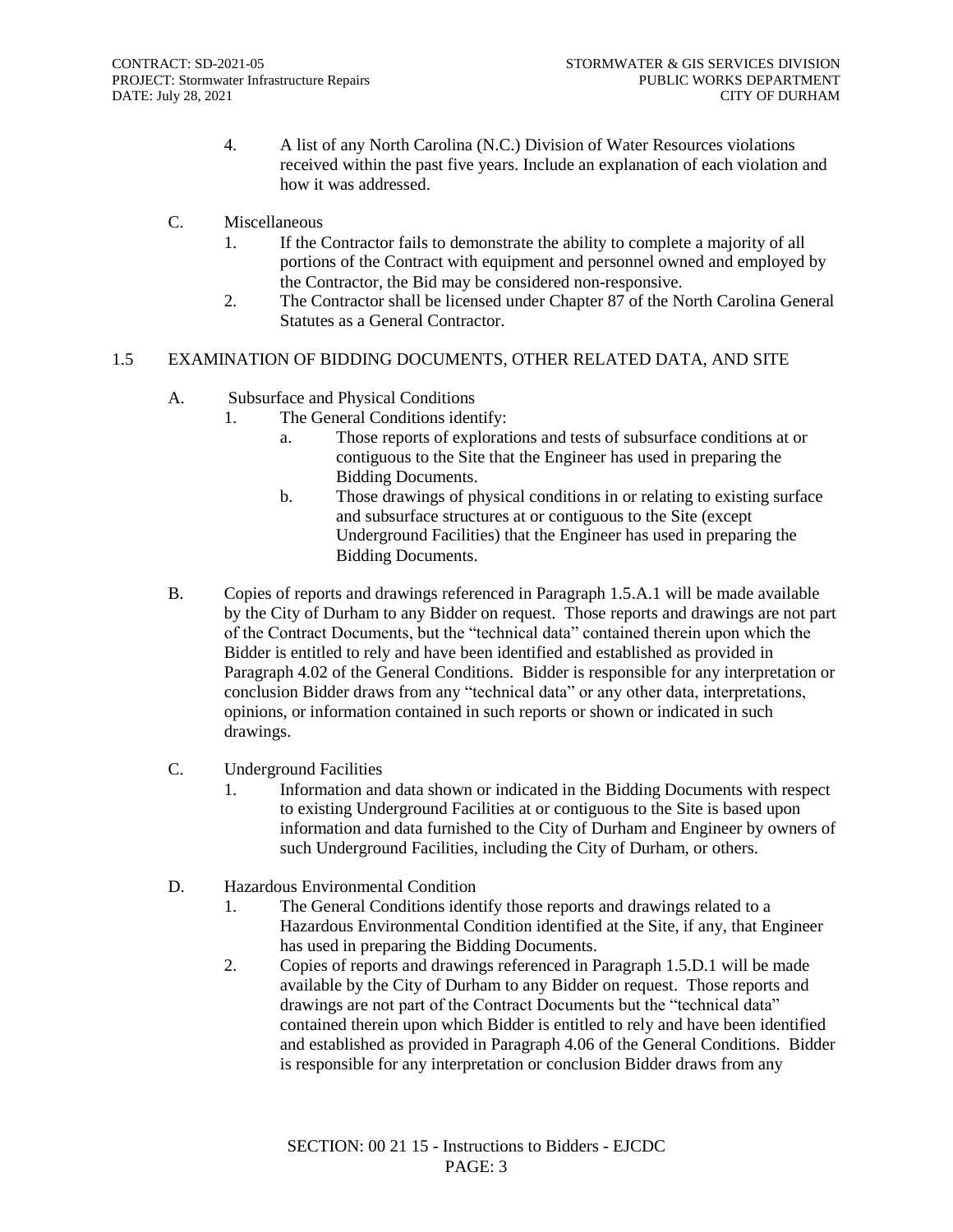"technical data" or any other data, interpretations, opinions, or information contained in such reports or shown or indicated in such drawings.

- E. Provisions concerning responsibilities for the adequacy of data furnished to prospective Bidders with respect to subsurface conditions, other physical conditions and Underground Facilities, and possible changes in the Bidding Documents due to differing or unanticipated conditions appear in Paragraph 4.04 of the General Conditions. Provisions concerning responsibilities for the adequacy of data furnished to prospective Bidders with respect to Hazardous Environmental Conditions at the Site, if any, and possible changes in the Contract Documents due to any Hazardous Environmental Condition uncovered or revealed at the Site which was not shown or indicated in the Drawings or Technical Specifications or identified in the Contract Documents to be within the scope of the Work appear in Paragraph 4.06 of the General Conditions.
- F. On request, the City of Durham will provide Bidder access to the Site to conduct such examinations, investigations, explorations, tests, and studies as Bidder deems necessary for submission of a Bid. Bidder shall fill all holes and clean up and restore the Site to its former condition upon completion of such explorations, investigations, tests, and studies. Bidder shall comply with all applicable Laws and Regulations relative to excavation and utility locates. All requests for access to the Site must be received forty-eight (48) hours prior to the preferred time of access. All Site access requests must be made to and coordinated by the Resident Project Representative. The Bidder may not access any Site without written permission from the City of Durham.
- G. Reference is made to Paragraph 7.04 of the General Conditions for the identification of the general nature of other work that is to be performed at the Site by the City of Durham or others (such as utilities and other contractors) that relates to the Work contemplated by these Bidding Documents. On request, the City of Durham will provide to each Bidder for examination access to or copies of Contract Documents (other than portions thereof related to price) for such other work.
- H. It is the responsibility of each Bidder before submitting a Bid to:
	- 1. examine and carefully study the Bidding Documents, the other related data identified in the Bidding Documents, and any Addenda;
	- 2. visit the Site and become familiar with and satisfy Bidder as to the general, local, and site conditions that may affect cost, progress, and performance of the Work;
	- 3. become familiar with and satisfy Bidder as to all federal, state, and local, Laws and Regulations that may affect cost, progress, and performance of the Work;
	- 4. carefully study all:
		- a. reports of explorations and tests of subsurface conditions at or contiguous to the Site and all drawings of physical conditions in or relating to existing surface or subsurface structures at or contiguous to the Site (except Underground Facilities) which have been identified in Paragraph 4.02 of the General Conditions, and
		- b. reports and drawings of Hazardous Environmental Conditions at the Site which have been identified in Paragraph 4.06 of the General Conditions;
	- 5. obtain and carefully study (or accept consequences of not doing so) all additional or supplementary examinations, investigations, explorations, tests, studies, and data concerning conditions (surface, subsurface, and Underground Facilities) at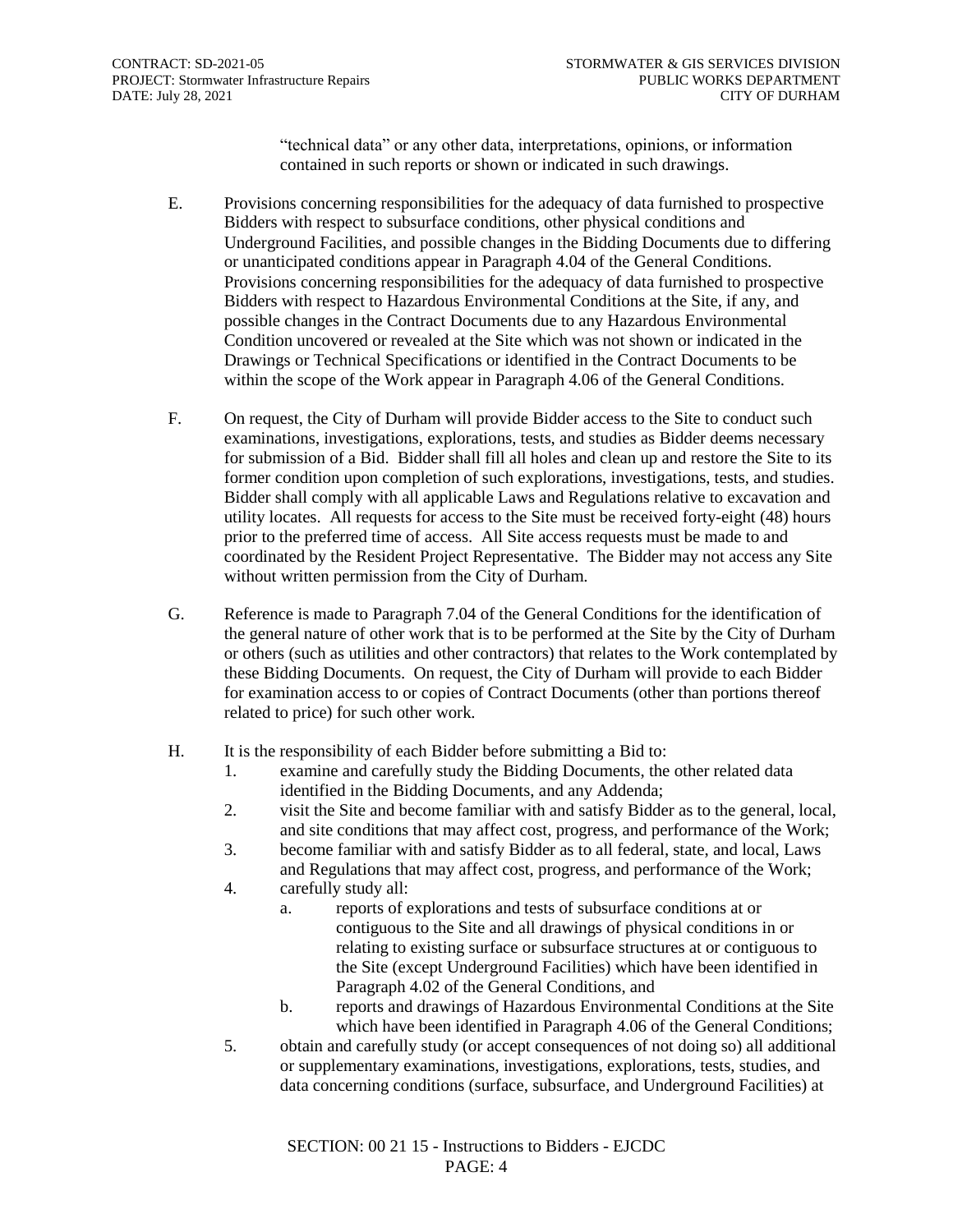or contiguous to the Site which may affect cost, progress, or performance of the Work or which relate to any aspect of the means, methods, techniques, sequences, and procedures of construction to be employed by Bidder, including applying and specific means, methods, techniques, sequences, and procedures of construction expressly required by the Bidding Documents, and safety precautions and programs incident thereto;

- 6. agree at the time of submitting its Bid that no further examinations, investigations, explorations, tests, studies, or data are necessary for the determination of its Bid for performance of the Work at the price(s) bid and within the times and in accordance with the other terms and conditions of the Bidding Documents;
- 7. become aware of the general nature of the Work to be performed by the City of Durham and others at the Site that relates to the Work as indicated in the Bidding Documents<sup>:</sup>
- 8. correlate the information known to Bidder, information and observations obtained from visits to the Site, reports and drawings identified in the Bidding Documents, and all additional examinations, investigations, explorations, tests, studies, and data with the Bidding Documents;
- 9. promptly give Engineer written notice of all conflicts, errors, ambiguities, omissions, or discrepancies that Bidder discovered in the Bidding Documents and confirm that the written resolution thereof by Engineer is acceptable to Bidder; and
- 10. determine that the Bidding Documents are generally sufficient to indicate and convey understanding of all terms and conditions for the performance of the Work.
- I. The submission of a Bid will constitute an incontrovertible representation by the Bidder that Bidder has complied with every requirement of this Paragraph 1.5, that without exception the Bid is premised upon performing and furnishing the Work required by the Bidding Documents and applying any specific means, methods, techniques, sequences, and procedures of construction that may be shown or indicated or expressly required by the Bidding Documents, that Bidder has given Engineer written notice of all conflicts, errors, ambiguities, and discrepancies that Bidder has discovered in the Bidding Documents and the written resolutions thereof by Engineer are acceptable to Bidder, and that the Bidding Documents are generally sufficient to indicate and convey understanding of all terms and conditions for the performing and furnishing of the Work.

#### 1.6 PRE-BID CONFERENCE

A. A virtual pre-Bid conference will be held at 10:00 am, Wednesday, July 7, 2021. Email Carol Teabo at [Carol.Teabo@DurhamNC.gov](mailto:Carol.Teabo@DurhamNC.gov) no later than 5:00 pm on July 6, 2021 in order to receive a link for the pre-Bid conference. The pre-Bid conference cannot be attended in person.

Representatives of the City of Durham, Engineer, and the Equity & Inclusion Department will be present to discuss the Project. Bidders are encouraged to attend and participate in the conference. Engineer will transmit to all prospective Bidders of record such agenda as Engineer considers necessary in response to questions arising from the conference. Oral statements may not be relied upon and shall not be binding or legally effective.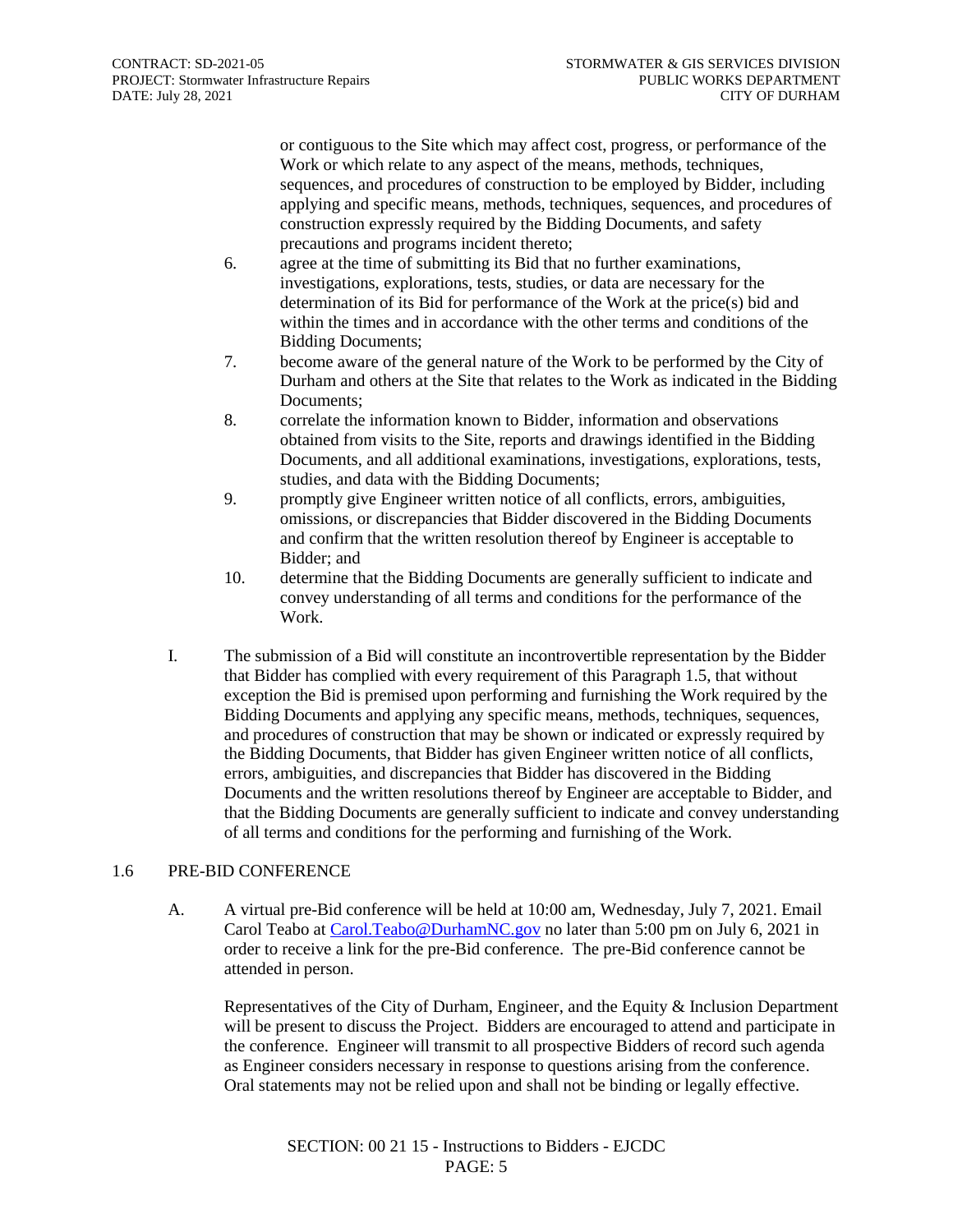B. Bidder questions pertaining to the Work and UBE participation will be addressed at the pre-Bid conference. Bidders may also identify potential UBE Subcontractors at the pre-Bid conference.

#### 1.7 SITES AND OTHER AREAS

A. The Sites are identified in the Bidding Documents. Right-of-Entry and easements for permanent structures or permanent changes in existing facilities are to be obtained and paid for by the City of Durham unless otherwise provided in the Bidding Documents. All additional lands and access thereto required for temporary construction facilities, construction equipment, or storage of materials and equipment to be incorporated in the Work are to be obtained and paid for by the Contractor.

#### 1.8 INTERPRETATIONS AND ADDENDA

- A. All questions about the meaning or intent of the Bidding Documents are to be submitted to Engineer in writing. Interpretations or clarifications considered necessary by Engineer in response to such questions will be issued by Addenda mailed or delivered to all parties recorded by Engineer as having received the Bidding Documents. All Addenda will also be posted on the City of Durham, Public Works Department web site: [http://durhamnc.gov/4533.](http://durhamnc.gov/4533) Questions received less than seven (7) days prior to the date for opening of Bids may not be answered. Only questions answered by Addenda will be binding. Oral and other interpretations or clarifications shall be without legal effect.
- B. Addenda may be issued to clarify, correct, or change the Bidding Documents as deemed advisable by the City of Durham or Engineer.

#### 1.9 BID SECURITY

- A. No Bid shall be considered or accepted unless at the time of its filing the same shall be accompanied by a deposit of cash or a certified or cashier's check drawn on a bank or trust company insured by the Federal Deposit Insurance Corporation (FDIC), in an amount equal to five percent (5%) of the amount of the Bid. The check shall be made payable to the City of Durham. Said deposit shall guarantee that the Contract shall be entered into by the Successful Bidder if the award is made.
- B. In lieu of the cash deposit or certified or cashier's check mentioned above, the Bidder may file a Bid bond in the same amount executed by a corporate surety authorized to execute such bonds in North Carolina and conditioned as provided by North Carolina General Statute 143-129 and in the form attached to the Bidding Documents or on file with the Engineer. Bid bond forms must be properly executed at the time Bids are submitted before Bid will be considered. Properly executed Power of Attorney of the corporate surety's agent shall accompany such bond and be attached to the page provided therefore in the Contract Documents.
- C. The Bid security of the Successful Bidder shall be retained until such Bidder has executed the Contract Documents, furnished the required contract security and met the other conditions of the Notice to Award, whereupon the Bid Security will be returned. If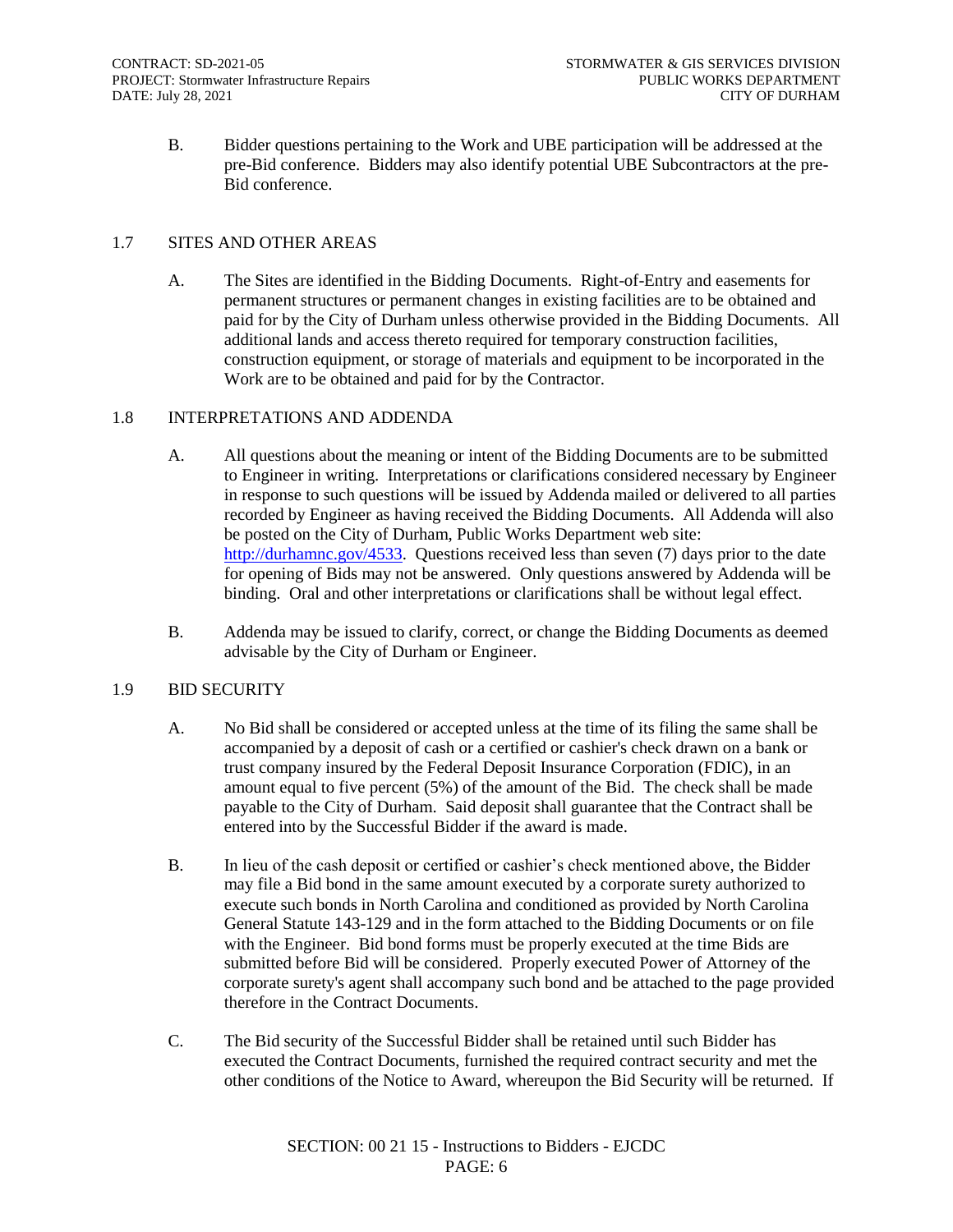the Successful Bidder fails to execute and deliver the Contract Documents and furnish the required contract security within fifteen (15) days after the Notice of Award, the City of Durham may annul the Notice of Award and the Bid Security of that Bidder will be forfeited. The Bid security of other Bidders whom the City of Durham believes to have a reasonable chance of receiving the award may be retained by the City of Durham until the earlier of seven (7) days after the Effective Date of the Agreement or sixty-one (61) days after the Bid opening, whereupon Bid security furnished by such Bidders will be returned.

- D. Bid security of other Bidders who the City of Durham believes do not have a reasonable chance of receiving the award will be returned within seven (7) days after the Bid opening.
- E. In the event the Contract is not awarded, all Bid securities will be returned within seven (7) days after the Bid opening.

#### 1.10 CONTRACT TIMES

A. The number of days within which, or the dates by which, the Work is to be substantially completed and ready for final payment are set forth in the Agreement.

#### 1.11 LIQUIDATED DAMAGES

A. Provisions for liquidated damages, if any, are set forth in the Agreement.

#### 1.12 SUBSTITUTE AND "OR-EQUAL" ITEMS

- A. The Contract, if awarded, will be on the basis of materials and equipment specified or described in the Bidding Documents without consideration of possible substitute or "orequal" items.
- B. Application for review of substitute or "or-equal" materials or equipment prior to submitting of Bids shall be in accordance of with Section 133-3 of the North Carolina General Statutes, and the following procedures. Application for review of substitute or "or-equal" materials or equipment shall be by Bidders. Applications will not be considered from suppliers, distributors or subcontractors. Bidders shall submit applications to Engineer at least twenty (20) days prior to the date for the opening of Bids. Documentation shall be in accordance with Paragraph 6.05 of the General Conditions. Judgment concerning substitutes and "or-equal" reviews will be determined by Engineer. Material and equipment, which are accepted as a result of such review, will be identified as part of an Addendum.
- C. Application for review of substitute or "or-equal" materials and equipment, which are received after twenty (20) days prior to the date for the opening of Bids, will not be considered by the Engineer until after the Effect Date of the Agreement. The procedure for submission of any application for review of substitute or "or-equal" items by Contractor and consideration by Engineer is set forth in Paragraph 6.05 of the General Conditions and may be supplemented in the Project Requirements.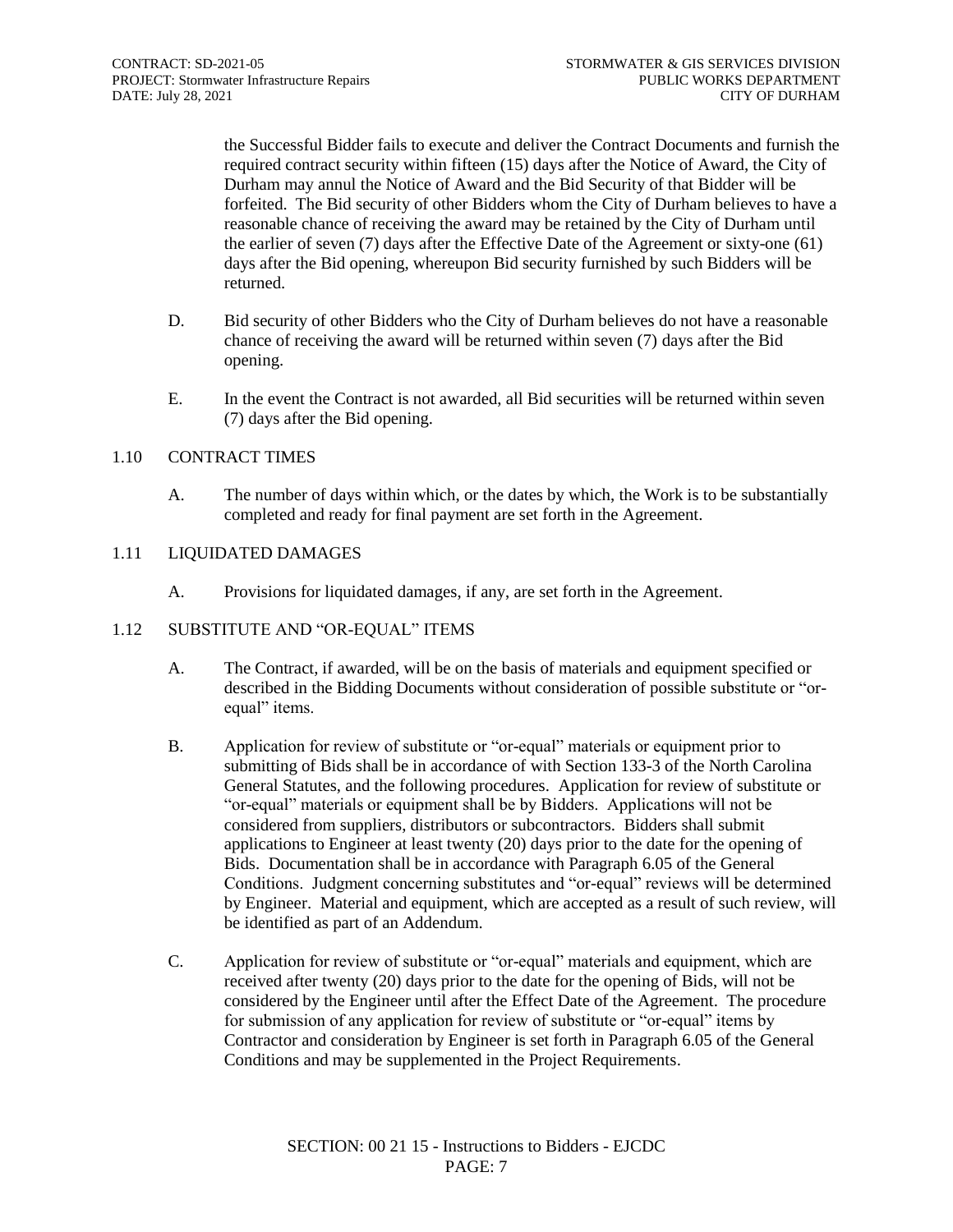D. Any Bid conditioned upon furnishing equipment or materials which are not responsive to the Bidding Documents will be rejected.

#### 1.13 SUBCONTRACTORS, SUPPLIERS, AND OTHERS

- A. Equal Business Opportunity Program (EBOP)
	- 1. It is the policy of the City to provide equal opportunities for City contracting to underutilized businesses owned by minorities and women doing business in the City's Contracting Marketplace. It is further the policy of the City to prohibit discrimination against any firm in pursuit of these opportunities, to conduct its contracting activities so as to prevent such discrimination, to correct the present effects of past discrimination and to resolve complaints of discrimination. This policy applies to construction contracting. The City's Equity & Inclusion Department has reviewed this proposed project and established Underutilized Business Enterprise (UBE) participation goals: Minority Business Enterprise (MUBE) 11% and Woman Business Enterprise (WUBE) 7%. A listing of firms from the HUB database is included in this project manual. Bidders may also use firms currently certified as MUBES and WUBES by N.C. D.O.T. and the SBA 8(a) Program to meet the participation requirements.
	- 2. The Bids will be evaluated and the Contract awarded in accordance with statutory public contract requirements and as supplemented by the City of Durham's Equal Business Opportunity Program Construction Forms included with this Bid. **The following forms are mandatory and must be filled out and returned with the Bid proposal**.
		- a. Equal Business Opportunity Program Construction Forms
			- 1) Forms E-101 UBE Participation On Base Bid and/or E-102 UBE Participation On Bid Alternate

Any bids submitted without these completed forms may be deemed as "nonresponsive." If there are any questions or problems in filling out the UBE forms, please contact:

City of Durham Equity & Inclusion Department (919) 560-4180.

- B. The City of Durham reserves the right to reject a proposed Subcontractor for reasonable cause.
- C. The General Conditions, Paragraph 6.06, require the identity of certain Subcontractors, Suppliers, individuals, or entities to be submitted to the City of Durham in advance of a specified date prior to the Effective Date of the Agreement, the apparent Successful Bidder, and any other Bidder so requested, shall within five (5) days after Bid opening, submit to the City of Durham a list of all such Subcontractors, Suppliers, individuals, or entities proposed for those portions of the Work for which such identification is required. Such list shall be accompanied by an experience statement with pertinent information regarding similar projects and other evidence of qualification for each such Subcontractor, Supplier, individual, or entity if requested by the City of Durham. If the City of Durham or Engineer, after due investigation, has reasonable objection to any proposed Subcontractor, Supplier, individual, or entity, the City of Durham may, before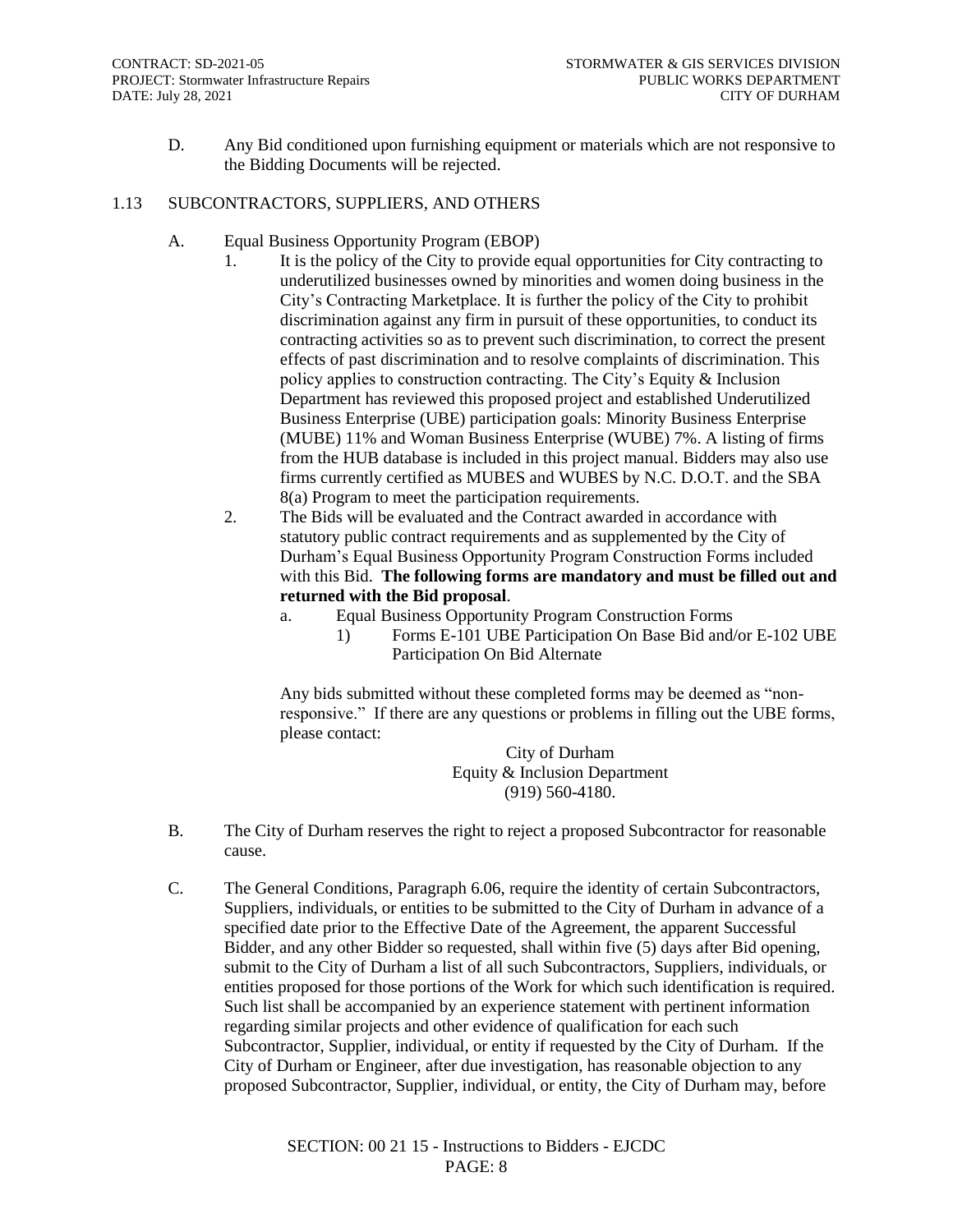the Notice of Award is given, request apparent Successful Bidder to submit a substitute, without an increase in the Bid.

- D. If apparent Successful Bidder declines to make any such substitution, the City of Durham may award the Contract to the next lowest Bidder that proposes to use acceptable Subcontractors, Suppliers, individuals, or entities. Declining to make requested substitutions will not constitute grounds of forfeiture of the Bid security of any Bidder. Any Subcontractor, Supplier, individual, or entity so listed and against which the City of Durham or Engineer makes no written objection prior to giving of the Notice of Award will be deemed acceptable to the City of Durham and Engineer subject to revocation of such acceptance after the Effective Date of the Agreement as provided in Paragraph 6.06 of the General Conditions.
- E. Contractor shall not be required to employ any Subcontractor, Supplier, individual, or entity against whom Contractor has reasonable objection.

#### 1.14 CONTRACTOR SAFETY RECORD INFORMATION

- A. The Bidder's safety record shall be reviewed and evaluated in addition to other quality and performance criteria as part of the Bid evaluation process. The Bidder's failure to provide the requested information and documentation may result in the rejection of Bids as nonresponsive. Because a poor safety record can be indicative of poor past performance, Bids may also be rejected if for any of the following deficiencies: (1) a DART Incident Rate above the Industry Average, (2) an EMR above the industry average, (3) OSHA citations or investigations, or (4) an inadequate safety plan. For each identified deficiency Bidder must provide a written explanation of the deficiency and include a detailed explanation of the actions you have taken to address such safety record deficiency.
- B. The Contractor Safety Record Information forms may be found in Appendix I of the Project Manual.

#### 1.15 CONTRACTOR WORKFORCE DIVERSITY QUESTIONNAIRE

- A. Bidders shall complete the Contractor Workforce Diversity Questionnaire and submit it with their Bid. The Bidder's failure to provide the requested information and documentation may result in the rejection of Bids as nonresponsive.
- B. The Contractor Workforce Diversity Questionnaire may be found in Appendix J of the Project Manual.

#### 1.16 PREPARATION OF BID

- A. The approved Bid form is included with the Bidding Documents. Additional copies may be obtained from the Engineer. All Bids must be submitted on the approved Bid form.
- B. The unit prices for specific items shall reflect all costs associated with furnishing, installing all items of Work as indicated on the Drawings and Technical Specifications, complete, in place and accepted, per the City of Durham Standards and Specifications,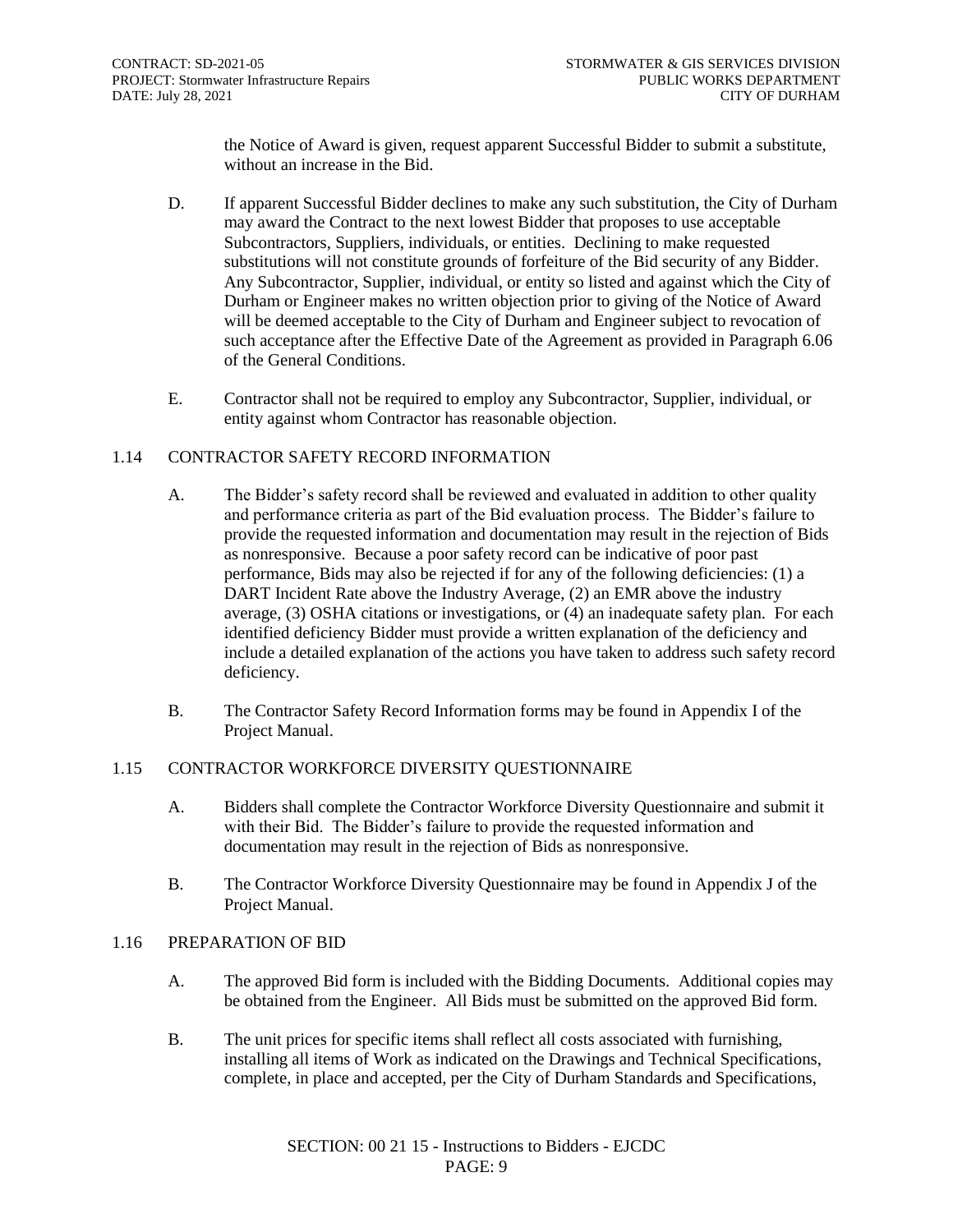North Carolina Department of Transportation (NCDOT) Standards and Specifications, and the North Carolina Department of Environment and Natural Resources (NCDENR) Erosion and Sediment Control Planning and Design Manual.

- C. All blanks on the Bid form shall be completed by printing in ink or by typewriter and the Bid signed in ink. Erasures or alterations shall be initialed in ink by the person signing the Bid form. A Bid price shall be indicated for each unit price item listed therein, or the words "No Bid," "No Change," or "Not Applicable" entered.
- D. The omission of prices for any item on the Bid form, or the tendering of any unbalanced Bid may be the cause for the rejection of the submitted Bid.
- E. The estimated quantities contained on the Bid form are for the purpose of comparing Bids. While the quantities are close approximations, they are not guaranteed. Payment will be made on the basis of the Work as actually executed at the unit prices set forth in the executed Agreement and under the provisions of such Agreement.
- F. There shall be no additional compensation to the Contractor for materials, equipment, or work that is incidental to the successful completion of the Contract. Incidental costs include the costs inherent to the complete installation of those individual items included on the Bid form. For example, those costs associated with waste disposal, temporary electrical services, surveying, staking, storage, and traffic control are incidental and defined within the Technical Specifications of the Bidding Documents.
- G. Item values on the Bid form shall be given as figures (i.e. \$23,000.00).
- H. A Bid by a corporation shall be executed in the corporate name by the president or a vicepresident or other corporate officer accompanied by evidence of authority to sign. The corporate seal shall be affixed and attested by the secretary or an assistant secretary. Insert the corporate officer's capacity under each signature. The corporate address and state of incorporation shall be shown below the signatures.
- I. A Bid by a limited liability company shall be executed in the name of the firm by a member in the presence of a witness with signature, and accompanied by evidence of authority to sign. The state of formation of the firm and the official address of the firm shall be shown below the signature. Affix the limited liability company seal adjacent to the signatures.
- J. A Bid by an individual or sole proprietorship shall be executed with a signature of the individual/sole proprietor in the presence of a witness with signature. Insert the words "Individual/Sole Proprietor" under the signature and show the Bidder's name and official address. Affix the individual/sole proprietor seal adjacent to the signature.
- K. A Bid by a partnership shall be executed in the partnership name and signed by all partners (whose title must appear under the signature) in the presence of a witness with signature, accompanied by evidence of authority to sign. The official address of the partnership shall be shown below the signatures. Affix the partnership seal adjacent to each partner signature.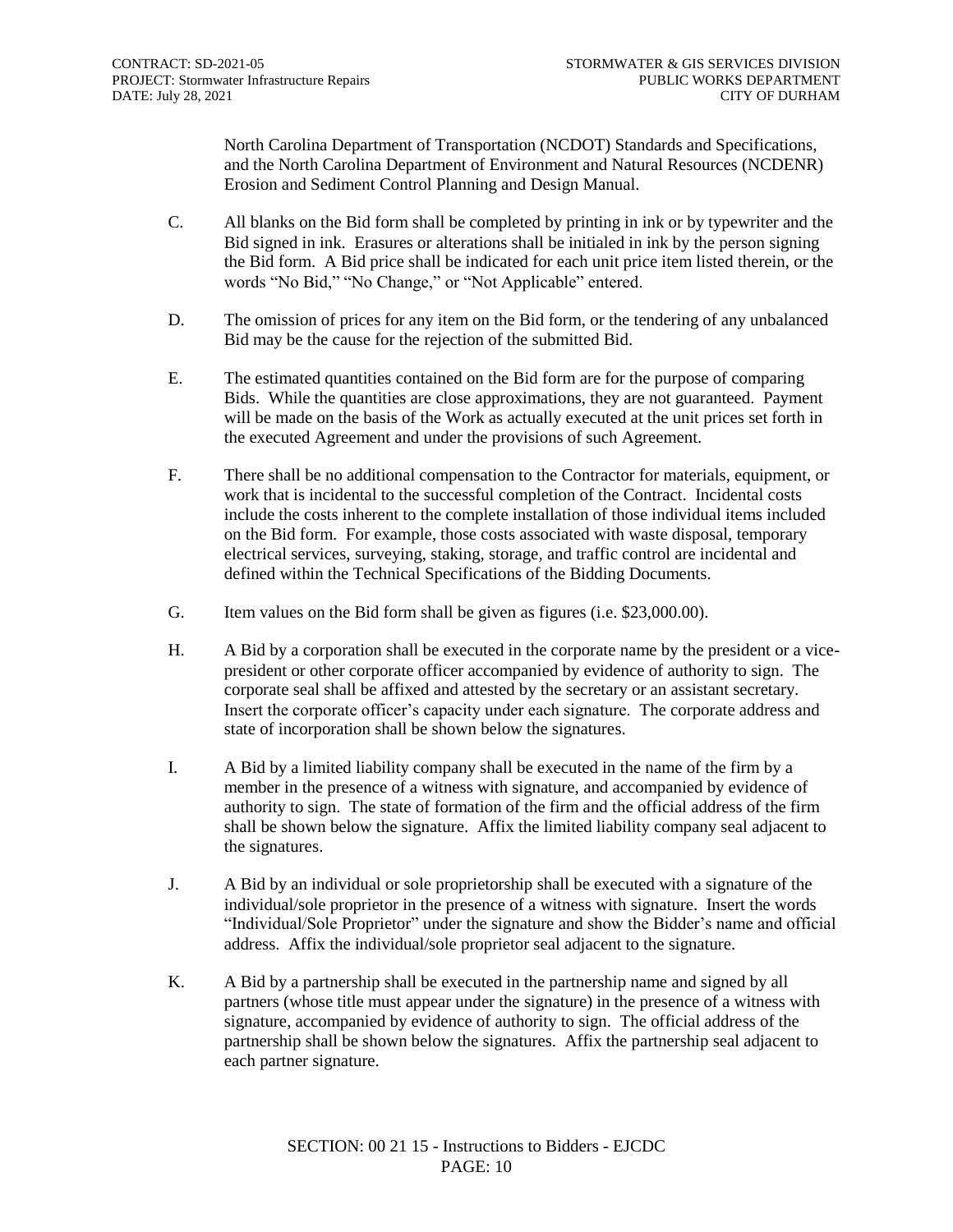- L. A Bid by a joint venture shall be executed by each party of the joint venture under their respective seals in a manner appropriate to each such party as described above for each party type. Provide a single signature sheet for each party to the joint venture.
- M. All names shall be typed or printed in ink below the signatures.
- N. The Bid shall contain an acknowledgment of all Addenda, the numbers of which shall be filled in on the Bid form.
- O. The address and telephone number for communication regarding the Bid shall be shown.
- P. The Bid shall contain evidence of the Bidder's authority and qualification to do business in the State of North Carolina or covenant to obtain such qualification prior to the award of the Contract. Bidder's State of North Carolina contractor license number, if any, shall also be shown on the Bid form.

#### 1.17 BASIS OF BID; COMPARISON OF BIDS

- A. Unit Price
	- 1. Bidders shall submit a Bid on a unit price basis for each item of Work listed on the Bid Schedule.
	- 2. The total of all estimated prices will be the sum of the Products of the estimated quantity of each item and the corresponding unit price. The final quantities and Contract Price will be determined in accordance with Paragraph 11.03 of the General Conditions.
	- 3. Discrepancies between the multiplication of units of Work and unit prices will be resolved in favor of the unit prices. Discrepancies between the indicated sum of any column of figures and the correct sum thereof will be resolved in favor of the correct sum. Discrepancies between words and figures will be resolved in favor of the words.
- B. The Bid price shall include such amounts as the Bidder deems proper for overhead and profit on account of cash allowances, if any, named in the Contract Documents as provided in Paragraph 11.02 of the General Conditions.
- C. Bid prices will be compared after adjusting for differences in the time designated by Bidders for Substantial Completion. The adjusting amount will be determined at the rate set forth in the Contract Documents for liquidated damages for failing to achieve Substantial Completion for each day before or after the time allowed as set forth in the Agreement.

#### 1.18 SUBMITTAL OF BID

- A. Bidders shall be solely responsible for delivery of Bids in the required manner and time.
- B. No Bid shall be accepted or considered unless the complete set of required and executed documents is included with the Contractor's submittal.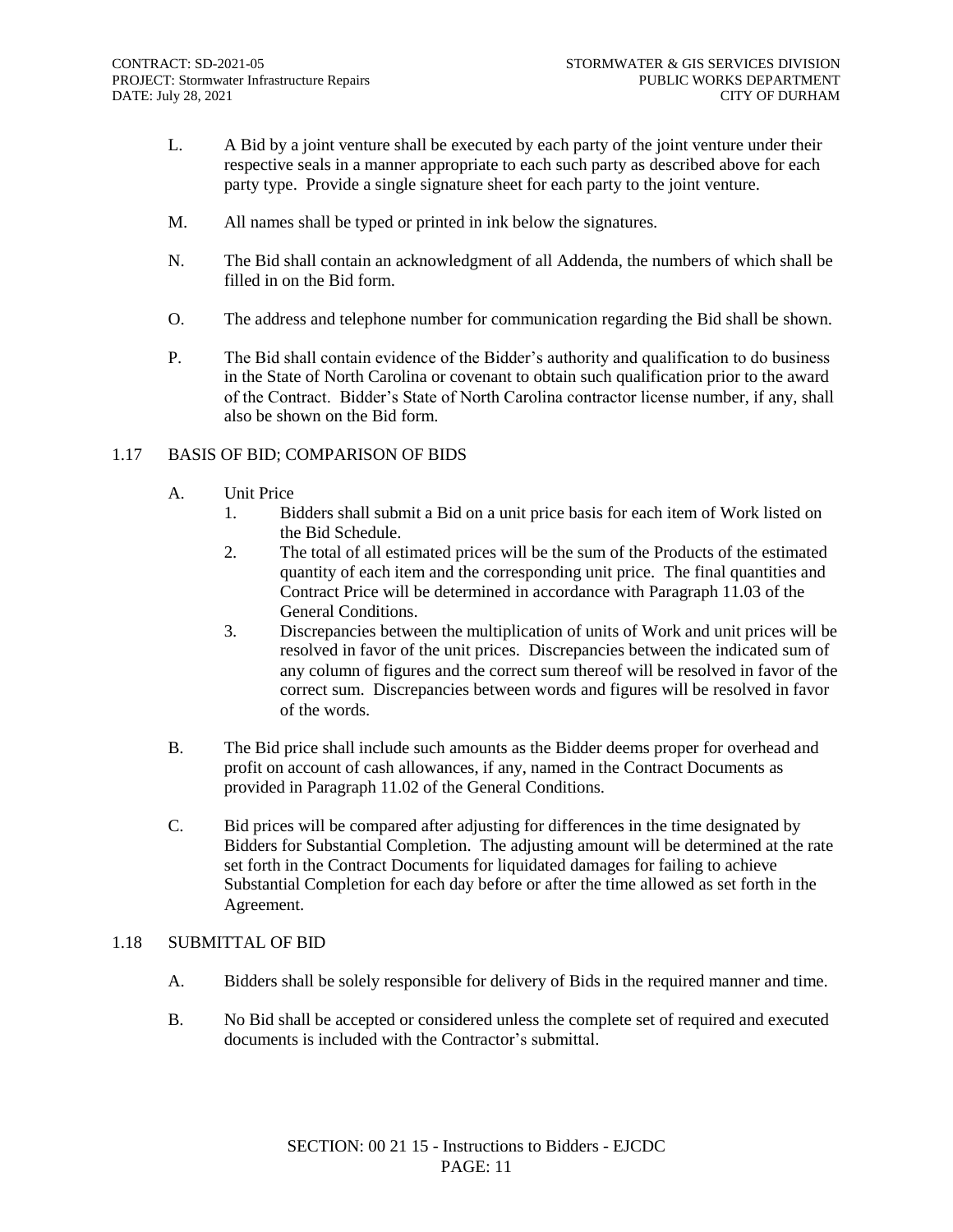- C. With each copy of the Bidding Documents, a Bidder is furnished one separate unbound copy of the Bid form, and, if required, the Bid bond form. The unbound copy of these forms is to be completed and submitted.
- D. Each Bid shall include non-collusion affidavits for the Bidder. Affidavits for all Subcontractors of the apparent Successful Bidder, and those Bidders requested by the City of Durham, must be filed within five (5) days after the Bid opening. Blank Non-Collusion Affidavit Forms can be found in Appendix E.
- E. A Bid shall be submitted no later than the date and time prescribed and at the place indicated in the Advertisement or Invitation to Bid and shall be enclosed in an opaque sealed envelope plainly marked with the following information:
	- 1. Contract: SD-2021-05
	- 2. Project: Stormwater Infrastructure Repairs
	- 3. Name of Bidder:
	- 4. Address of Bidder:
	- \_\_\_\_\_\_\_\_\_\_\_\_\_\_\_\_\_\_\_\_ 5. Phone Number of Bidder:
	- 6. Contact Person for Bidder:
	- 7. Phone Number of Contact:
	- 8. Bidder's North Carolina General Contractor's License Number:
	- 9. The above-name Bidder has enclosed, and checked as appropriate, the following items in the Bid (check all):

| a. | Bid Form                                            |
|----|-----------------------------------------------------|
| b. | <b>EBOP</b> Construction Forms                      |
| c. | Non-Collusion Affidavit of Bidder                   |
| d. | <b>Bid Security</b>                                 |
| e. | List of Contractor Equipment and Personnel          |
| f. | List of N.C. Division of Water Resources Violations |
| g. | <b>Contractor Safety Record Information</b>         |
| h. | <b>Contractor Workforce Diversity Questionnaire</b> |
|    |                                                     |

- F. Incorrect information, incomplete information, or irregularities on the Bid envelope may be cause for a Bid to be declared invalid or informal. Invalid or informal Bids will not be opened.
- G. If a Bid is sent by mail or other delivery system, the sealed envelope containing the Bid shall be enclosed in a separate mailing/delivery envelope plainly marked on the outside with the notation "BID ENCLOSED." A mailed Bid shall be addressed to:

Attention: Carol Teabo, EIT City of Durham Public Works Department Stormwater & GIS Services Division 101 City Hall Plaza Durham, NC 27701

H. Due to current and ongoing health concerns, Electronic Bids consisting of a single PDF document containing all required bid forms and documentation may be submitted in lieu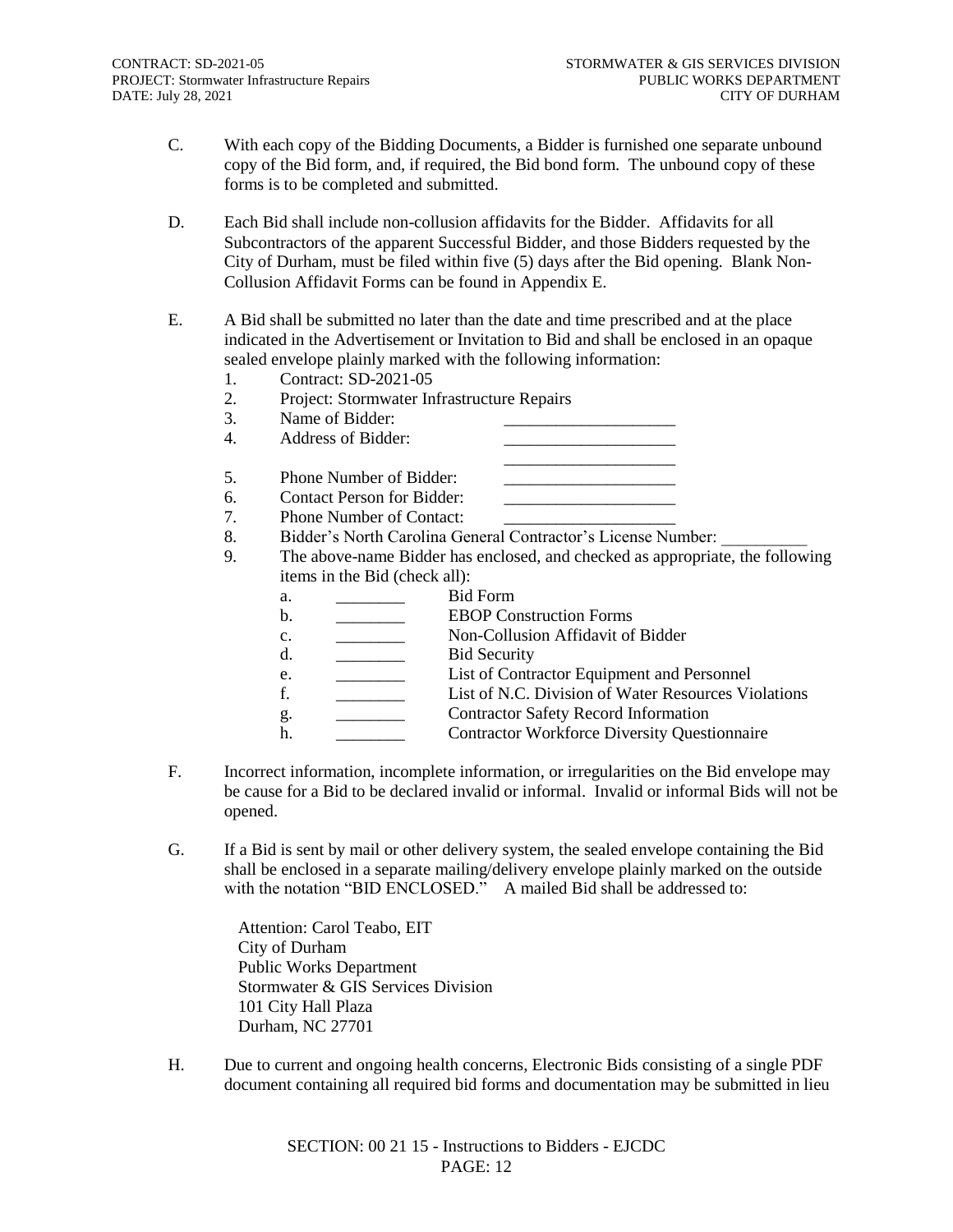of a hard copy. An Email including the Electronic Bid PDF shall be titled "BID ENCLOSED – SD-2021-05 STORMWATER INFRASTRUCTURE REPAIRS" and be Emailed t[o Carol.Teabo@DurhamNC.gov](mailto:Carol.Teabo@DurhamNC.gov) prior to the time listed in the Invitation to Bid. Only Emails sent and time stamped prior to the bid opening will be considered valid bids. Electronic Bid PDFs shall be password protected, and Emails shall include a contact phone number and Email of a representative that will be available during the bid opening time listed in the Agreement and Invitation to Bid. If three (3) or more bids are received, the representative will be called or asked during the meeting to provide the password to open and view the Electronic Bid PDF. Failure to provide a password at the bid opening time when called upon may result in the bid being declared unacceptable. If the Bidder chooses delivery of the Bid via Email, neither the City of Durham nor the Engineer assumes responsibility for ensuring delivery and receipt prior to Bid Opening. In such instances, the Bidder shall have no claim against the Owner or Engineer.

- I. Bids submitted after the time listed in the Agreement and Invitation to Bid will be returned to the Bidder unopened.
- J. Bids that are unsigned, improperly signed or sealed, conditional, illegible, obscure, contain arithmetical errors, erasures, alterations, or irregularities of any kind, may be declared unacceptable at the City of Durham's discretion.
- K. Bid Forms, appendices, and enclosures which are improperly prepared may be declared unacceptable at the City of Durham's discretion.
- L. Failure to provide security deposit, bonds, or insurance requirements will invalidate the Bid at the City of Durham's discretion.

#### 1.19 MODIFICATION AND WITHDRAWAL OF BID

- A. Amendments to properly submitted Bids will be permitted when received in writing prior to Bid opening and when endorsed by the same party or parties who signed and sealed the Bid.
- B. Bidders may withdraw their Bid by written request at any time before Bid opening.
- C. No Bidder may withdraw a Bid after Bid opening and prior to the conclusion to the period of time stated in the Bid form except to the extent, if any, that may be required by law.

#### 1.20 OPENING OF BIDS

- A. Bids shall be opened, unless obviously non-responsive, at the time and place indicated in the Advertisement or Invitation to Bid and read aloud publicly. An abstract of the amounts of the base Bids and major alternates, if any, will be made available to Bidders after the opening of Bids.
- B. Bidders may be present at the opening of Bids.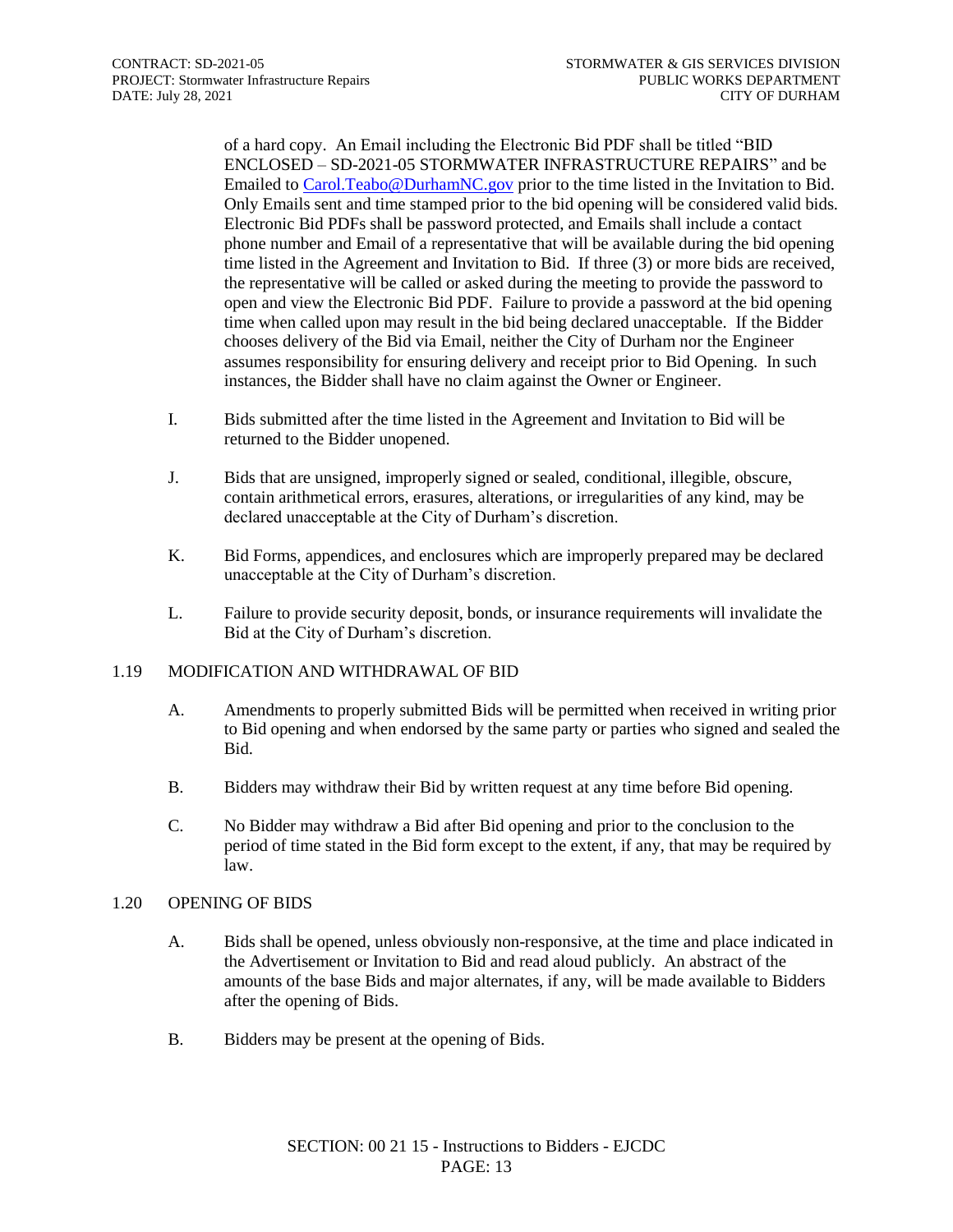C. Bidders may join the Bid Opening remotely. Email Carol Teabo at [Carol.Teabo@DurhamNC.gov](mailto:Carol.Teabo@DurhamNC.gov) no later than 5:00 pm on August 18, 2021 in order to receive a link for the Bid opening.

#### 1.21 BIDS TO REMAIN SUBJECT TO ACCEPTANCE

A. All Bids will remain subject to acceptance for the period of time stated in the Bid form, but the City of Durham may, in its sole discretion, release any Bid and return the Bid security prior to the end of this period.

#### 1.22 EVALUATION OF BIDS AND AWARD OF CONTRACT

- A. The City of Durham reserves the right to reject any or all Bids, including without limitation, nonconforming, non-responsive, unbalanced, or conditional Bids. The City of Durham further reserves the right to reject the Bid of any Bidder whom it finds, after reasonable inquiry and evaluation, to not be responsible. The City of Durham may also reject the Bid of any Bidder if the City believes that it would not be in the best interest of the Project to make an award to that Bidder. The City of Durham also reserves the right to waive all informalities not involving price, time, or changes in the Work and to negotiate terms with the Successful Bidder.
- B. More than one Bid for the same Work from an individual or entity under the same or different names will not be considered. Reasonable grounds for believing any Bidder has an interest in more than one Bid for the Work may be cause for disqualification of that Bidder and the rejection of all Bids in which that Bidder has an interest.
- C. In evaluating Bids, the City of Durham will consider whether or not the Bids comply with the prescribed requirements, and such alternates, unit prices, and other data, as may be requested in the Bid form or prior to the Notice of Award.
- D. In evaluating Bidders, the City of Durham will consider the qualifications of Bidders and may consider the qualifications and experience of Subcontractors, Suppliers, and other individuals or entities proposed for those portions of the Work for which the identity of Subcontractors, Supplies, and other individuals or entities must be provided as provided in the General Conditions.
- E. The City of Durham may conduct such investigations as the City deems necessary to establish the responsibility, qualifications, and financial ability of Bidders, proposed Subcontractors, Suppliers, individuals, or entities to perform the Work in accordance with the Contract Documents.
- F. If the Contract is to be awarded, the City of Durham will award the Contract to the Bidder whose Bid is in the best interests of the Project.

#### 1.23 CONTRACT SECURITY AND INSURANCE

A. Article 5 of the General Conditions sets forth the City of Durham's requirements as to performance and payment bonds and insurance. When the Successful Bidder delivers the executed Agreement to the City of Durham, it shall be accompanied by such bonds.